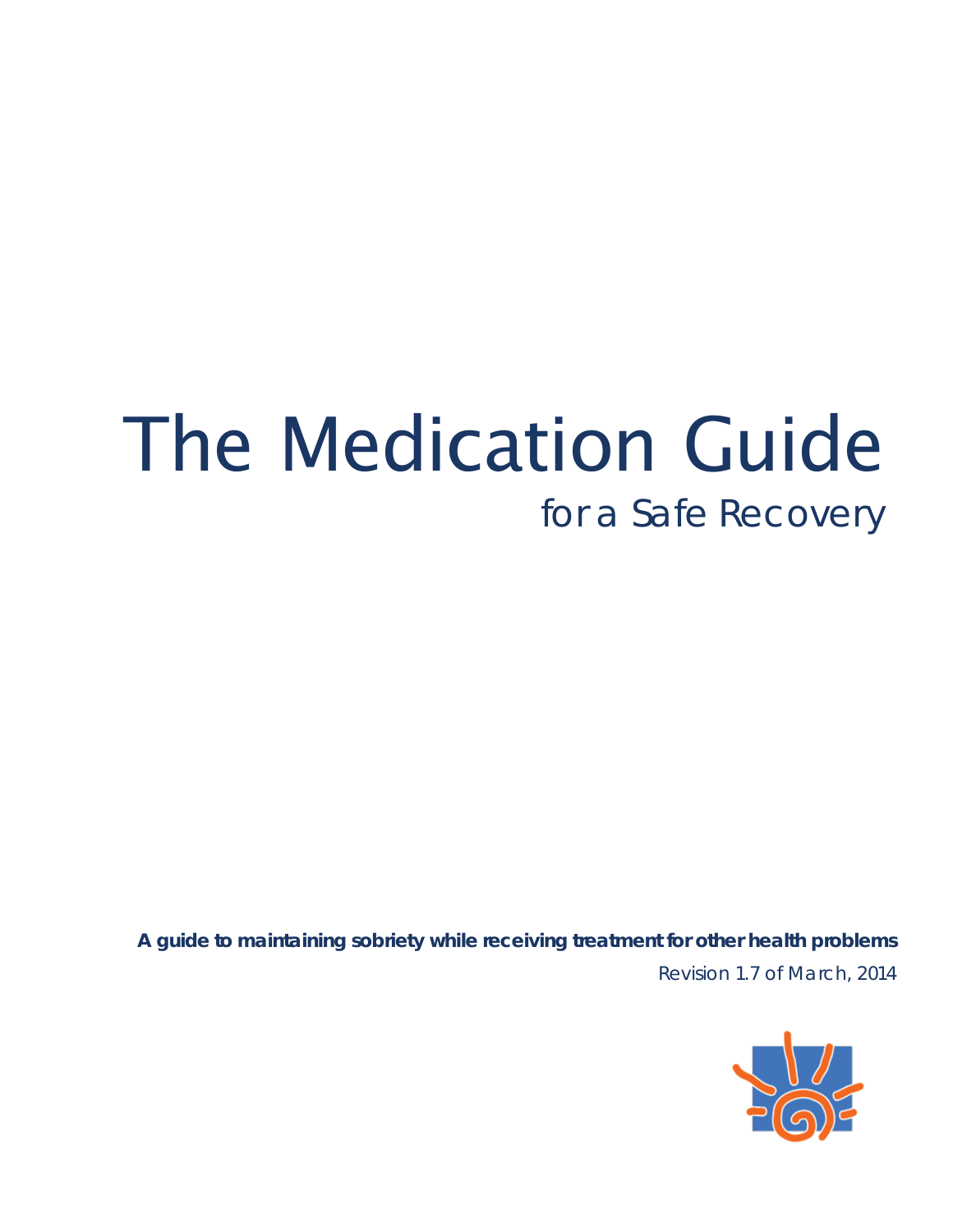### **Table of Contents**

| <b>Section One</b>                                        |
|-----------------------------------------------------------|
| <b>Class A Drugs</b>                                      |
|                                                           |
|                                                           |
| (With Addiction Medicine Specialist/Doctor Approval Only) |
| <b>Class C Drugs</b>                                      |
|                                                           |
| <b>Section Two</b>                                        |
| <b>Section Three</b>                                      |
|                                                           |
|                                                           |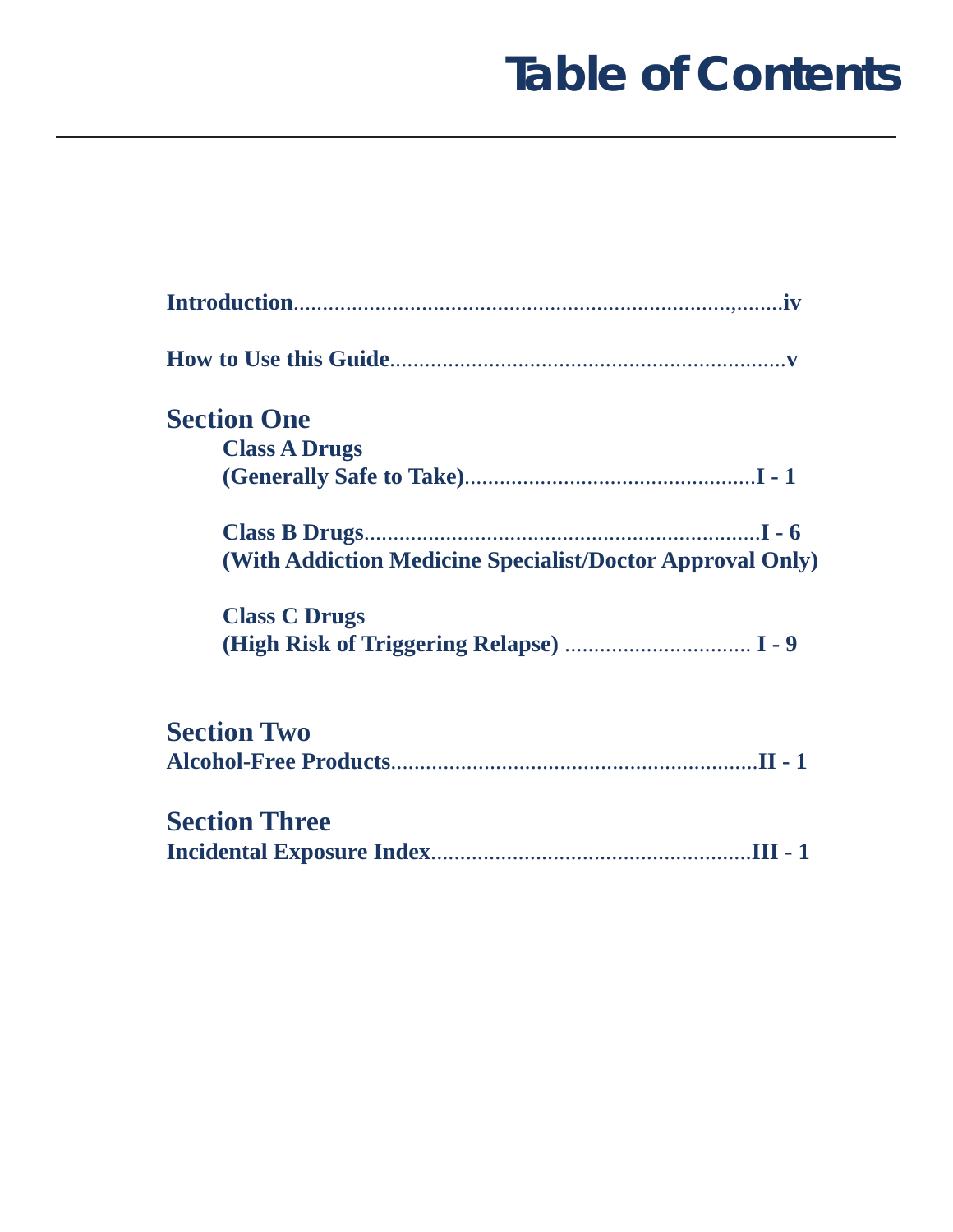## **Introduction**

#### **From the Authors**

Welcome to the medication guide for a safe and sustained recovery. This document was developed through a collaborative effort between some of the best minds in addiction care today and will help you make wise decisions, ensuring that medications you may be prescribed and incidental exposure to alcohol do not threaten your hard won recovery.

This guide is divided into three sections and is based on the drug classification system developed nearly 20 years ago by Paul H. Earley, M.D. and later upon by Bruce Merkin, M.D. and his associates, then at Glenbeigh Hospital. This produced Revision 1.0 of the Guide, published in 2008. This is Revision 1.4 of the guide, it contains additional medications that have since been released. In this version and going forward, medications drug safety classifications are reordered from Class A (generally safe to take) to Class C (dangerous to recovery).

The guide itself is divided into three sections. **Section One** describes the categories of medications that one may encounter, divided into the three risk categories described above. **Section Two** is a list of liquid medications that do **not** contain alcohol. **Section Three** was developed by Greg Skipper, M.D., FASAM and provides a list of common household products that contain ethyl alcohol and could produce a false positive on testing for alcohol. Avoiding these products will decrease the likelihood you will absorb or ingest small quantities of alcohol that could sensitize your system and threaten recovery.

Please remember that this guide is only intended as a quick reference and never as a substitute for the advice of your own personal addiction medicine physician or addiction psychiatrist. It is essential that you inform all of your personal physicians, dentists and other health care providers of your chemical dependency history so that medications can be prescribed safely and appropriately when they are deemed necessary. Never discontinue or make any changes in the doses of medication that you may have been prescribed. Doing so may result in unexpected problems such as withdrawal reactions, which in some cases can be life-threatening. The bottom line is that a recovering addict or alcoholic needs to become a good consumer. Remember that regaining health and creating a meaningful life is your responsibility!

Paul H. Earley, M.D., FASAM Bruce Merkin, M.D. Gregory Skipper, M.D., FASAM

Copyright **©** 2010-2014, Earley Consultancy, LLC

The authors permit you to redistribute this guide free of charge. However, you may not rebrand or alter this guide in any way. You may not charge for this work or any work that is derived from this content.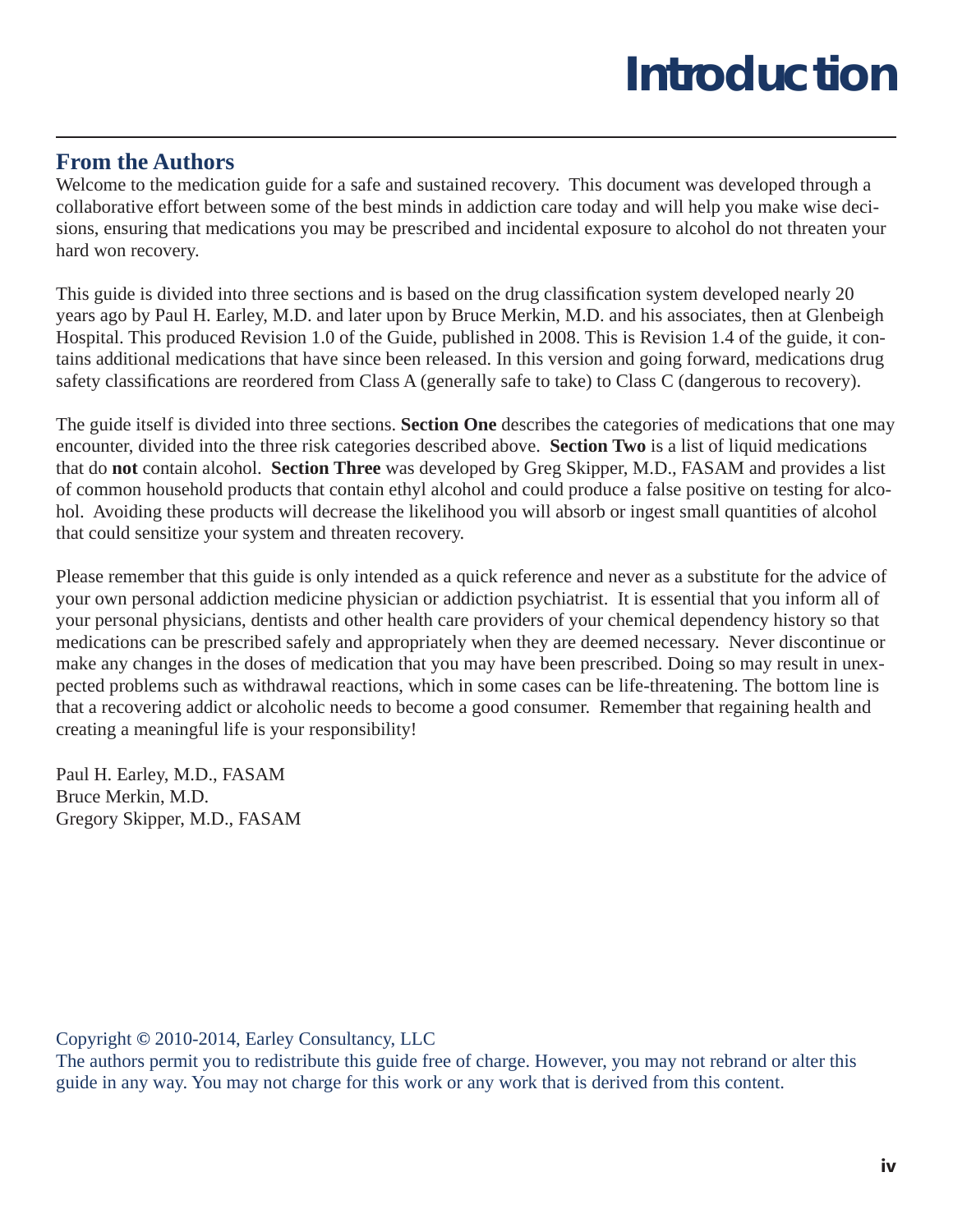### **Guide to Section One**

There are many types of medications that may present a hazard to a person beginning the journey of recovery from chemical dependency. These include prescription and over-the-counter medications. The danger is not always that a recovering addict may develop a new addiction (though this certainly can happen), but that one can be led back into dependence on their drug of choice. The latest scientific research has proven that all the dependence-producing drugs act on the brain in the same way to produce addiction, despite having different effects or a different kind of "high" when taken.

In addition, if urine drug screening is part of the recovering person's continuing treatment program, use of many types of medications can result in falsely positive tests for the more highly addictive classes of drugs, resulting in negative consequences. Therefore, it is very important for a recovering person to learn about the different types of medications and drugs, as well as which ones present a special risk to continuing recovery and sobriety. The commonly available medications and drugs are divided into three classes  $-A$ , B and  $C -$  to indicate three increasing levels of risk.

**Class A** medications are generally safe from the point of view of addiction recovery. However, overuse of any medication, even the common over-the-counter remedies, can result in unwanted side effects. People who have struggled with drug addiction or alcoholism must remain aware of the tendency to look for external solutions for internal problems and should avoid taking any of these medications on their own in order to medicate emotions and feelings. The tools of recovery, including participation at 12-Step fellowship meetings, working the Steps, or talking with a sponsor, counselor or doctor, provide safe and healthy ways to deal with the strong feelings that can come up at any time in early sobriety.

The medications in **Class B** are also potentially dangerous, especially when taken by recovering persons without the guidance of a physician or another health care professional. However, under certain circumstances, the Class B group can be taken safely under a physician's care. We strongly urge you to have an addiction medicine specialist follow your treatment when you are prescribed these medications.

**Class C** drugs must be avoided if at all possible, as they are well known to produce addiction and are the most dangerous of all. Only under very unusual conditions can Class C drugs be taken by a recovering addict or alcoholic, and only when given by a physician or dentist and with the consent of the addiction medicine physician that follows your care. These exceptional circumstances can include severe illness and injuries, including major surgery, car accidents and other trauma, and tests or procedures that can only be done under sedation or anesthesia. Medication treatments for certain psychiatric conditions are in this category as are medications used for drug detoxification. The street names for relevant drugs are also included in Class C.

The three classes of medications that appear on the following pages include both the brand name (e.g. "Valium"), as well as the generic name (e.g. "diazepam"), as the majority of prescription bottles are labeled with the generic name. On the following pages, look for the brand name listed first, followed by the (generic name) in parentheses. For street drugs, the common name is listed first, and the chemical name or street name is in parentheses. For each drug group in Class B and C, there is also a brief explanation of the dangers associated with taking the medication or street drug.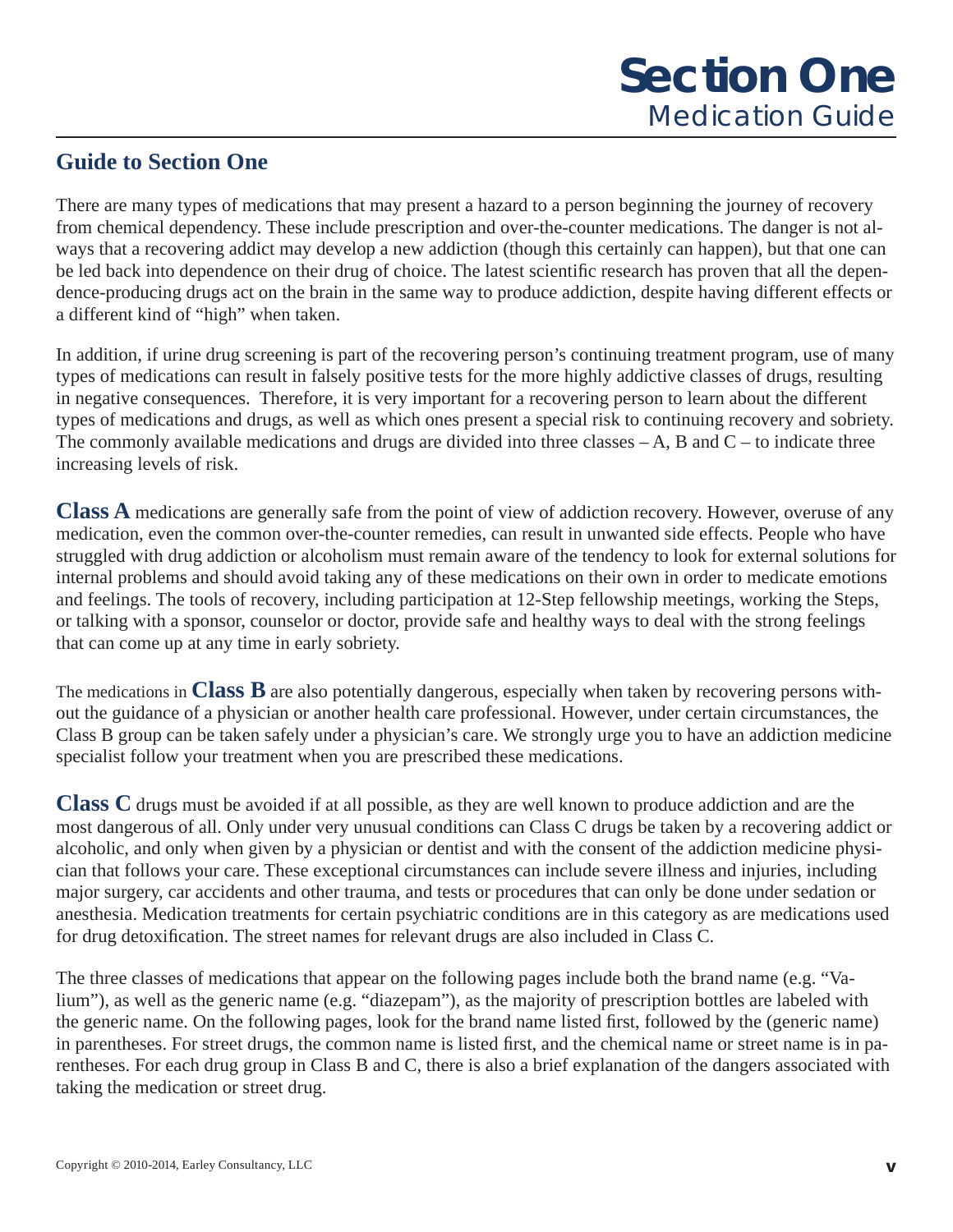### **Class A Drugs** *Generally Safe to Take*

#### **Alzheimer's Disease & Memory Loss:**

**Aricept (donepezil) Namenda (memantine) Namenda (memantine) Exelon (rivastigmine) Razadyne (galantamine)**

#### **Analgesics (Migraine):**

Amerge (naratriptan) Maxalt (rizatriptan) Maxalt (rizatriptan) **Axert (almotriptan) Relpax (eletriptan) Frova (frovatriptan) Zomig (zolmitriptan) Imitrex (sumatriptan)**

### **Analgesics (Other):**

(also look under the heading: *Non Steroidal Anti Inflamatory Drugs*)

#### **Anti-Convulsants (Mood Stabilizers):**

**Carbatrol (carbamazepine) Tegretol (carbamazepine) Depakote (divalproex sodium) Topamax (topiramate) Dilantin (phenytoin)** Trileptal (oxcarbazepine) **Keppra (levetiracetam) Zonegran (zonisamide) Lamictal (lamotrigine)** 

#### **Antihistamines (Non-sedating):**

**Allegra (fexofenadine) Zyrtec (cetirizine) Clarinex (desloratadine)**

### **Antibiotics/Antivirals:**

Amoxil (amoxicillin) **Levaquin (levofloxain) Augmentin (amoxicillin/clavulanate) Lorabid (loracarbef) Avelox (moxifl oxacin) Macrobid (nitrofurantoin monohydrate) Biaxin (clarithromycin)** Minocin (minocycline) Ceclor (ceflacor) **Omnicef** (cefdinir) **Ceftin (cefuroxime)** Pen-Vee K (penicillin) **Cefzil (cefprozil) Relenza (zanamavir)**  Cipro (ciprofloxacin) Sporanox (itraconazole) **Cleocin (clindamycin) Sumycin (tetracycline) Diflucan (fluconazole)** Tamiflu (oseltamavir) **Doryx (doxycycline)** Tequin (gatifloxacin) **Duricef (cefadroxil) Valtrex (valacyclovir) Valtrex (valacyclovir) E-Mycin (erythromycin) Vantin (cefpodoxime) Flagyl (metronidazole) Vibramycin (doxycycline) Keflex (cephalexin) Zithromax (azithromycin) Ketek (telithromycin) Zovirax (acyclovir)**

**Alavert (loratadine) OTC Claritin (loratadine) OTC** 

**Bactrim (sulfamethoxazole/trimethoprim) Macrodantin (nitrofurantoin macrocrystals)**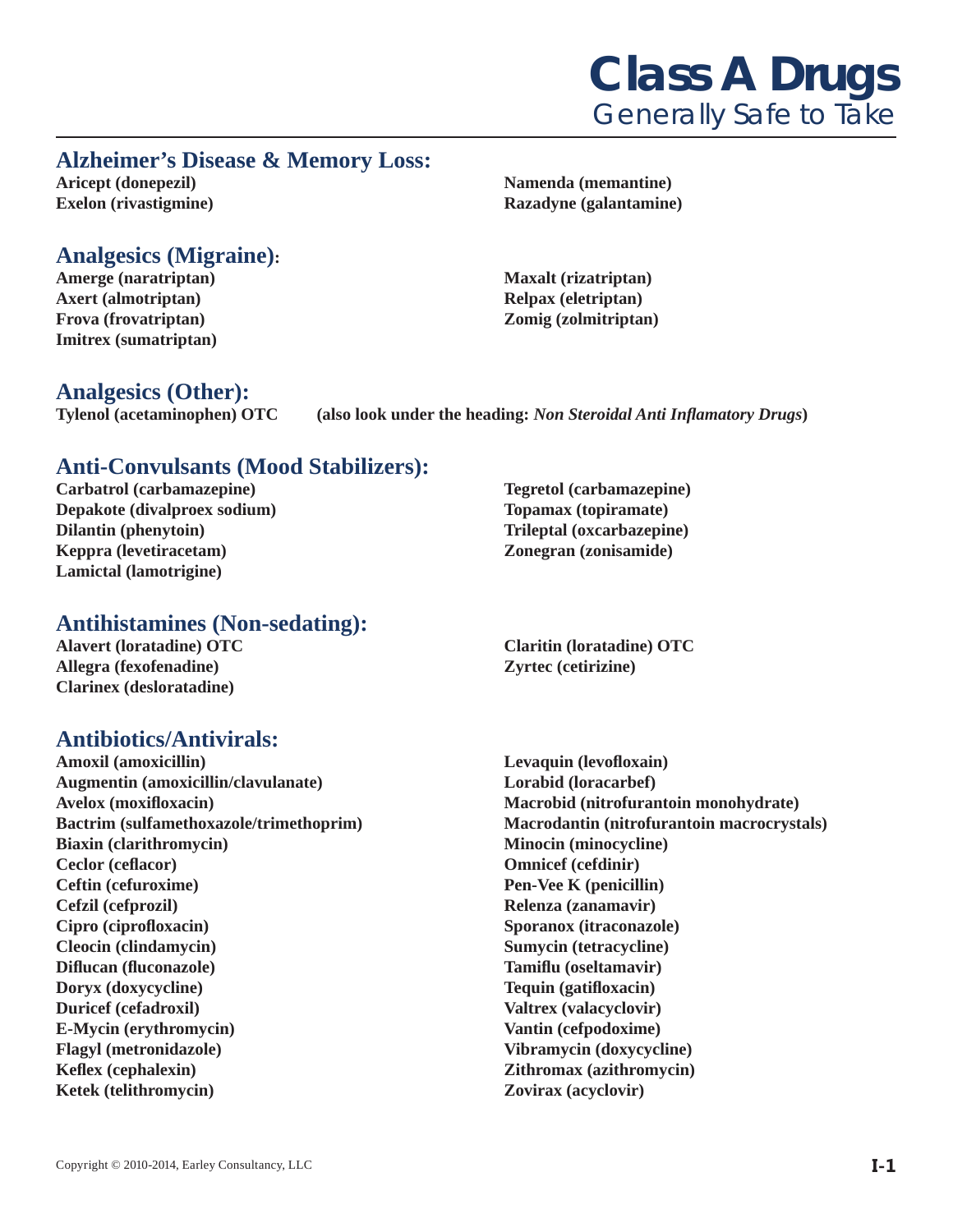#### **Anti-Parkinsonians:**

**Requip (ropinirole)**

#### **Antitussives/Expectorants:**

**Humibid LA (guaifenesin/potassium Mucinex (guaifenesin) OTC guaiacolsulfonate) Tessalon Perles (benzonatate)**

#### **Asthma/COPD/Pulmonary:**

**Accolate (zafi rlukast) Singulair (montelukast) Atrovent (ipratropium) Spiriva (tiotropium) Combivent (albuterol/ipratropium) Theo-24 (theophylline) Proventil/Ventolin (albuterol)** Xopenex (levalbuterol)

#### **Benign Prostatic Hypertrophy (Also Cardiovascular):**

**Cardura (doxazosin) Hytrin (terazosin) Flomax** (**tamsulosin**) **Proscar (finasteride**)

#### **Cardiovascular (Antihypertensives, Anticoagulants, Antiplatelets, Cholesterol Lowering, Diuretics):**

**Aldactone (spironolactone) Lanoxin (digoxin) Altace (ramipril) Lasix (furosemide) Aspirin Lipitor (atorvastatin)**  Atacand (candesartan) **Lopid (gemfibrozil) Lopid** (gemfibrozil) **Avalide (irbesartan/hydrochlorothiazide) Lopressor (metoprolol) Avapro (irbesartan) Lotensin (benazepril) Benicar (olmesartan) Lotrel (amlopidine/benazepril) Betapace (sotalol) Lovenox (enoxaparin) Bumex (bumetadine)** Monopril (fosinopril) **Calan (verapamil) Niaspan (Niacin) Cardizem (diltiazem)** Nitro-Bid (nitroglycerin) **Coreg (carvedilol)** Norvasc (amlopidine) **Coumadin (warfarin) Plavix (clopidogrel) Cozaar (losartan) Pravachol (pravastatin) Crestor (rosuvastatin) Prinivil (lisinopril) Demadex (torsemide)** Sular (nisoldipine) **Diovan (valsartan)** Tenormin (atenolol) **Dyazide (hydrochlorothiazide/triamterene)** Tricor (fenofibrate) **Heparin** Vasotec (enalapril) **Hydrodiuril (hydrochlorothiazide) Vytorin (ezetimibe/simvastatin) Hyzaar (losartan/hydrochlorothiazide) Zestril (lisinopril) Imdur (isosorbide mononitrate) Zetia (ezetimibe) Inderal (propranolol) Zocor (simvastatin)**

**Accupril (quinapril) Isordil (isosorbide dinitrate)** 



#### **Mirapex (pramipexole) Sinemet (carbidopa/levodopa)**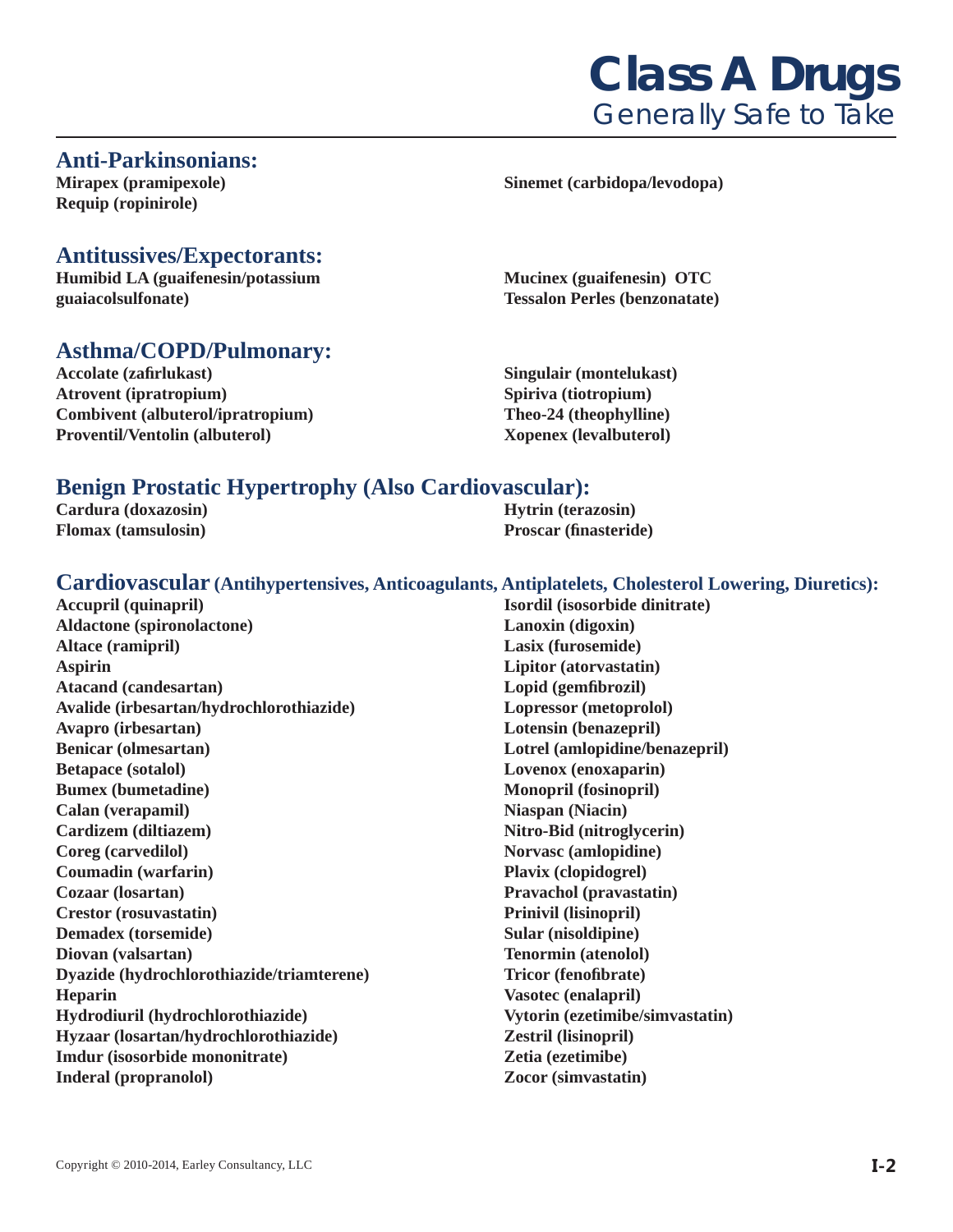

#### **Diabetes Mellitus:**

Glucophage (metformin) Novolog (insulin aspart) **Glucotrol (glipizide)**

**Actos (pioglitazone) Humalog (insulin lispro) Amaryl (glimepiride) Humulin L,N,R,U (insulin) Avandia (rosiglitazone) Lantus (insulin glargine) Diabeta (glyburide)** Novolin 70/30, N or R (insulin)

#### **Erectile Dysfunction:**

Cialis (tadalafil) Viagra (sildenafil) **Levitra (vardenafi l)**

#### **Gastrointestinal (Antacids, Anti-diarrheals, Anti-Spasmosdics, Anti-Ulcers, Constipation, Nausea/**

#### **Vomiting):**

**Aciphex (rabeprazole) Pepcid (famotidine) OTC Bentyl (dicyclomine) Pepto-Bismol (bismuth subsalicylate) OTC Colace (docusate sodium) OTC Prevacid (lansoprazole) Emetrol (phosphorylated carbohydrate) OTC Prilosec (omeprazole) OTC Imodium (loperamide) OTC** Protonix (pantoprazole) **Kaopectate (bismuth subsalicylate) OTC Reglan (metoclopramide) Maalox OTC Simethicone OTC Mylanta OTC** Tums OTC **Nexium (esomeprazole) Zantac (ranitidine) OTC** 

#### **Genitourinary:**

#### **Glaucoma:**

**Alphagan P (brimonidine) Timoptic (timolol) Azopt (brinzolamide) Travatan (travoprost) Cosopt (dorzolamide/timolol) Trusopt (dorzolamide) Lumigan (bimatoprost) Xalatan (latanoprost)**

#### **Gout:**

**Zyloprim (allopurinol)**

#### **Nasal Sprays:**

**Atrovent (ipratropium) NaSal (saline) OTC** 

**Detrol (tolterodine) Ditropan (oxybutinin)** 

**Ayr (saline) OTC NasalCrom (cromolyn) OTC HuMist (saline) OTC Ocean Spray (saline) OTC**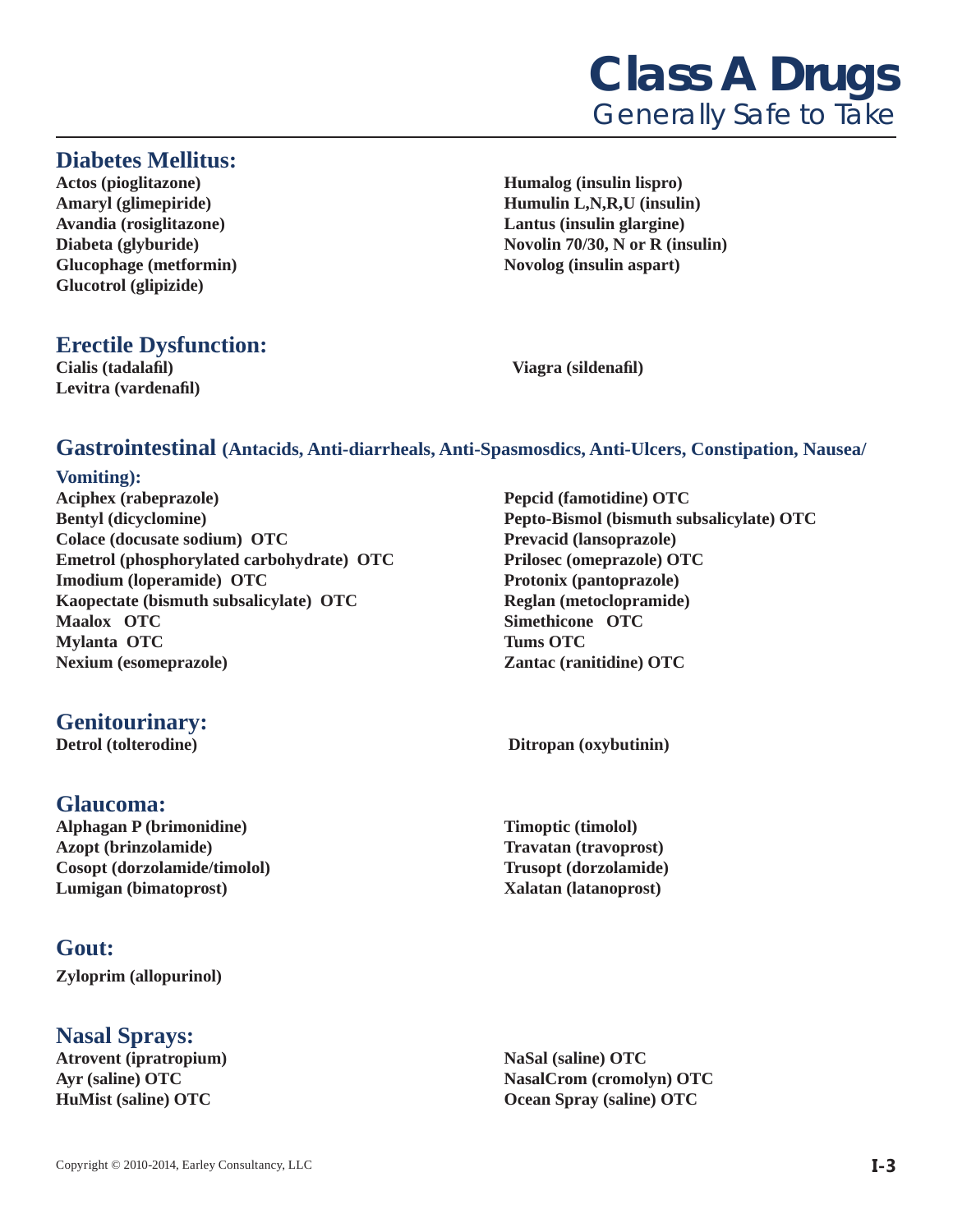#### **Non-Steroidal Anti-Infl ammatory Drugs:**

**Advil (ibuprofen) OTC Mobic (meloxicam) Aleve (naproxen) OTC** Motrin (ibuprofen) OTC **Anaprox (naproxen)** Naprosyn (naproxen) Cataflam (diclofenac potassium) **Orudis (ketoprofen) Orudis (experiently Daypro (oxaprozin) Relafen (nabumetone) Indocin (indomethacin)** Toradol (ketorlac) **Lodine (etodolac) Voltaren (diclofenac sodium)**

#### **COX-2 inhibitors:**

**Celebrex (celecoxib)**

#### **Osteoporosis (Calcium Metabolism):**

**Actonel (risedronate) Evista (raloxifene)**

**Boniva (ibandronate) Fosamax (alendronate)**

#### **Antidepressants and Psychotropics:**

- **Abilify (aripiprazole) Pamelor (nortriptyline) Buspar (buspirone)** Paxil (paroxetine) **Celexa (citalopram)** Prozac (**fluoxetine**) **Clozaril (clozapine) Remeron (mirtazapine) Cymbalta (duloxetine) Risperdal (risperidone) Depakote (divalproex sodium) Desyrel (trazodone) Serzone (nefazodone) Effexor (venlafaxine) Sinequan (doxepin) Elavil (amitriptyline) Eskalith (lithium)** Strattera (atomoxetine) **Geodon (ziprasidone) Wellbutrin (bupropion) Haldol (haldoperidol) Zoloft (sertraline) Lexapro (escitalopram) Zyprexa (olanzapine) Luvox (fl uvoxamine)**
	-

See the note in Class B Psychotropics for additional information about Seroquel (quetiapine).

**Sleep Aid: Rozerem (ramelteon)**

**Thyroid: Armour thyroid (thyroid desiccated) Levoxyl (levothyroxine) Levothroid (levothyroxine) Synthroid (levothyroxine)**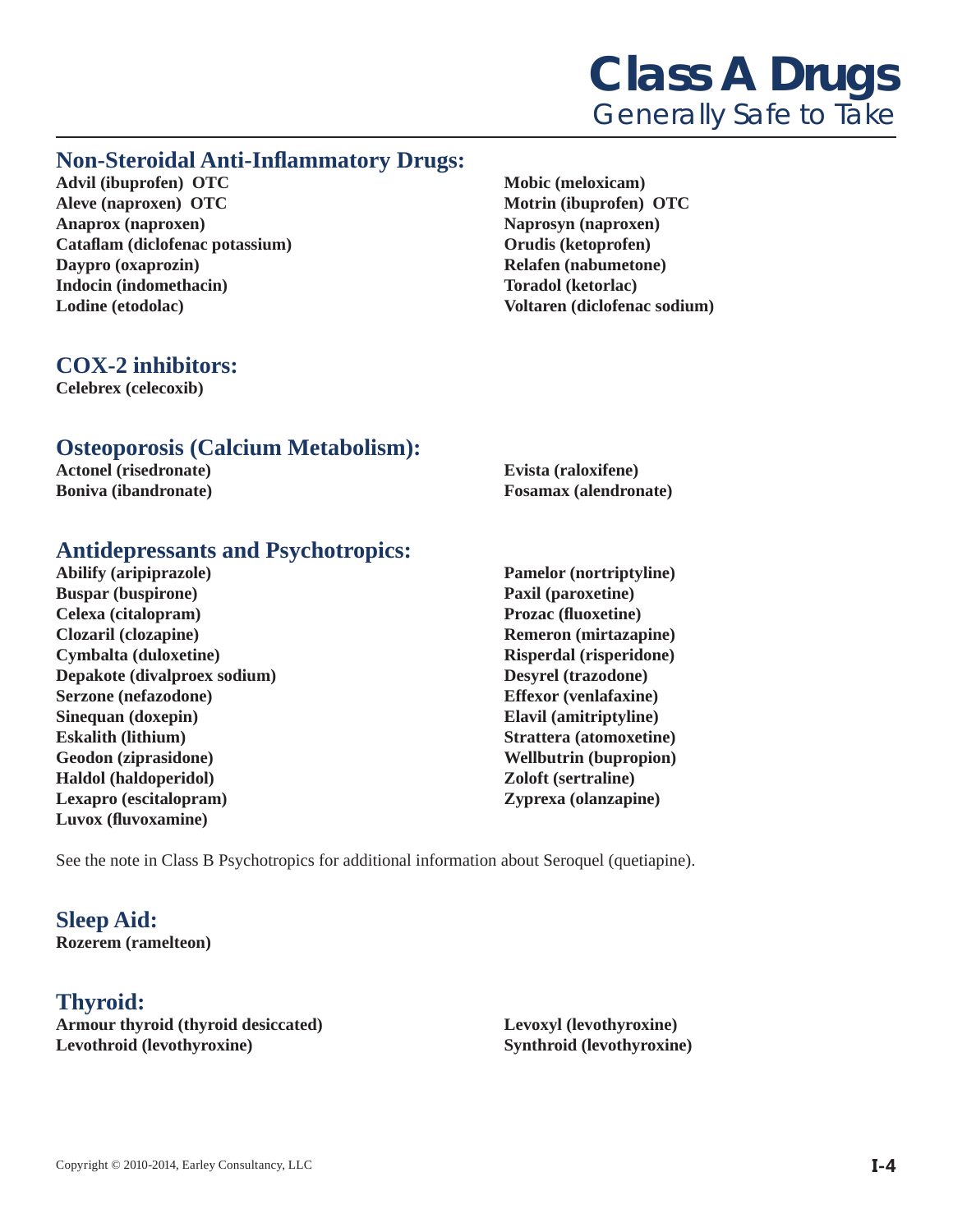**Class B Drugs**  *With Addiction Medicine Specialist/Doctor Approval Only*

#### **Addiction Treatments:**

**NOTE: Although the medications listed in this** *Addiction Treatments* **section are specifi cally intended to be taken for medication-assisted treatment or relapse prevention for one or more drugs. Two of these medications may be habitforming or addictive themselves and should therefore be used cautiously in recovering individuals. Their proper use in the context of a recovery program requires monitoring by a health care professional, and it is for this reason that we place them in Class B.**

| <b>Antabuse (disulfiram)</b> | Revia (naltrexone)                |
|------------------------------|-----------------------------------|
| Campral (acamprosate)        | <b>Symmetrel</b> (amantadine)     |
| <b>Catapres (clonidine)</b>  | <b>Zyban</b> (bupropion)          |
| <b>Chantix (varenicline)</b> | Suboxone (buprenorphine/naloxone) |
| Subutex (buprenorphine)      |                                   |

Naltrexone may precipitate intense withdrawal symptoms in patients addicted to opiates. Clonidine acts via autoreceptors in the locus coeruleus to suppress adrenergic hyperactivity there that is involved in the expression of the opioid withdrawal syndrome. Disulfiram is dangerous if taken with alcohol. Amantadine can cause decreased mental alertness or altered coordination. Chantix and Zyban are medications to help with nicotine (cigarettes, cigars, chewing tobacco, snuff) addiction.

A special mention should be made about the drugs Suboxone and Subutex. These medications are used for medicationassisted treatment and are effective in caring for opioid dependence. They are commonly but not always used in the treatment of opioid addiction. Their use must be carefully monitored by an addiction medicine specialist. Discontinuing these medications at the end of a course of treatment treatment can be difficult and should be done under the care of an addiction medicine specalist.

#### **Cough and Cold Preparations:**

*Antihistamines (Sedating)* Periactin (cyproheptadine) **Atarax (hydroxyzine hydrochloride) Polarmine (dexchlorpheniramine) Benadryl (diphenhydramine) OTC** Tavist (clemastine) OTC **Chlor-Trimeton (chlorpheniramine) OTC Teldrin (chlorpheniramine) OTC Dimetane (brompheniramine) OTC Vistaril (hydroxyzine pamoate) Efi dac (chlorpheniramine) OTC** 

Sedating antihistamines should be used with caution because they have the potential to alter judgment and cause fatigue or sedation.

*Antitussives/Expectorants* **Benylin Cough (dextromethorphan) OTC Nyquil (dextromethorphan/alcohol) OTC Comtrex (dextromethorphan) OTC Phenergan DM (promethazine/dextromethorphan) Contac (dextromethorphan) OTC Robitussin DM (dextromethorphan/guaifenesin) Delsym (dextromethorphan) OTC Vicks Formula 44D (dextromethorphan) OTC Mucinex DM (dextromethorphan/guaifenesin) OTC**

Any preparation containing dextromethorphan can be addictive and should be used with caution. Dextromethorphan acts on opioid receptors in the brain. Respiratory depression and perceptual distortions can also be seen in those people taking large doses.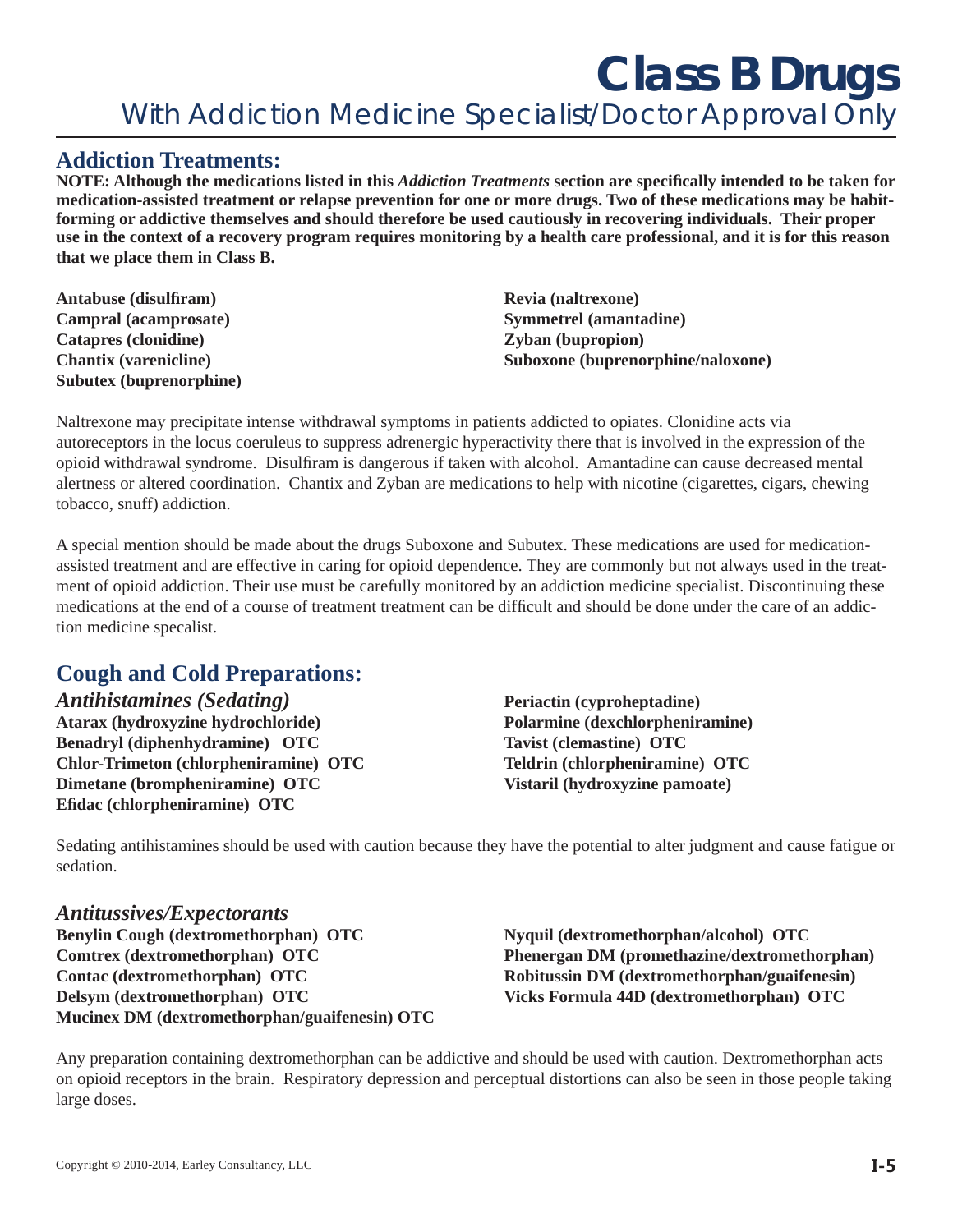**Class B Drugs**  *With Addiction Medicine Specialist/Doctor Approval Only*

moods or worsen mood swings.

#### *Asthma/COPD/Pulmonary (Inhaled Corticosteroids/Long-Acting Beta 2 Agonists)* **Advair Diskus (fl uticasone/salmeterol) Pulmicort (budesonide) Azmacort (traimcinolone) Serevent Diskus (salmeterol) Flovent (fluticasone) QVAR (beclomethasone)**

**P**articular care is required when patients are transferred from systemic corticosteroids to inhaled products due to possible adrenal insufficiency or withdrawal from steroids, including an increase in allergic symptoms. Regular use may suppress the immune system. Orally-inhaled corticosteroids may cause a reduction in growth velocity in pediatric patients. Advair and Serevent can cause central nervous system excitement.

*Gastrointestinal (Constipation)* **Dulcolax (bisacodyl) OTC** Senokot (senna) OTC **Ex-Lax (senna) OTC** 

Continued use of laxatives can lead to dependency for colon function. Use for only a short period of time.

*Gastrointestinal (Nausea/Vomiting)* **Compazine (prochlorperazine) Tigan (trimethobenzamide) Phenergan (promethazine) 2ofran (ondansetron)** 

These medications affect the central nervous system and can cause sedation.

*Vertigo/Motion Sickness* **Antivert (meclizine) Transderm Scop (scopolamine) Dramamine (dimenhydrinate) OTC**

These medications affect the central nervous system and can cause dizziness, drowsiness or blurred vision.

#### *Narcolepsy / Hypersomnia* **ProVigil (modafi nil) Nuvigil (armodafi nil)**

The newer agents for maintaining wakefulness are safer than the amphetamine-class of drugs. However, they should not be used with patients who simply need to stay awake. Recovering individuals are sensitive to sleep problems and these medications should be avoided for rotating shift workers is at all possible. Many recovering individuals have difficulty tolerating rotating shift work.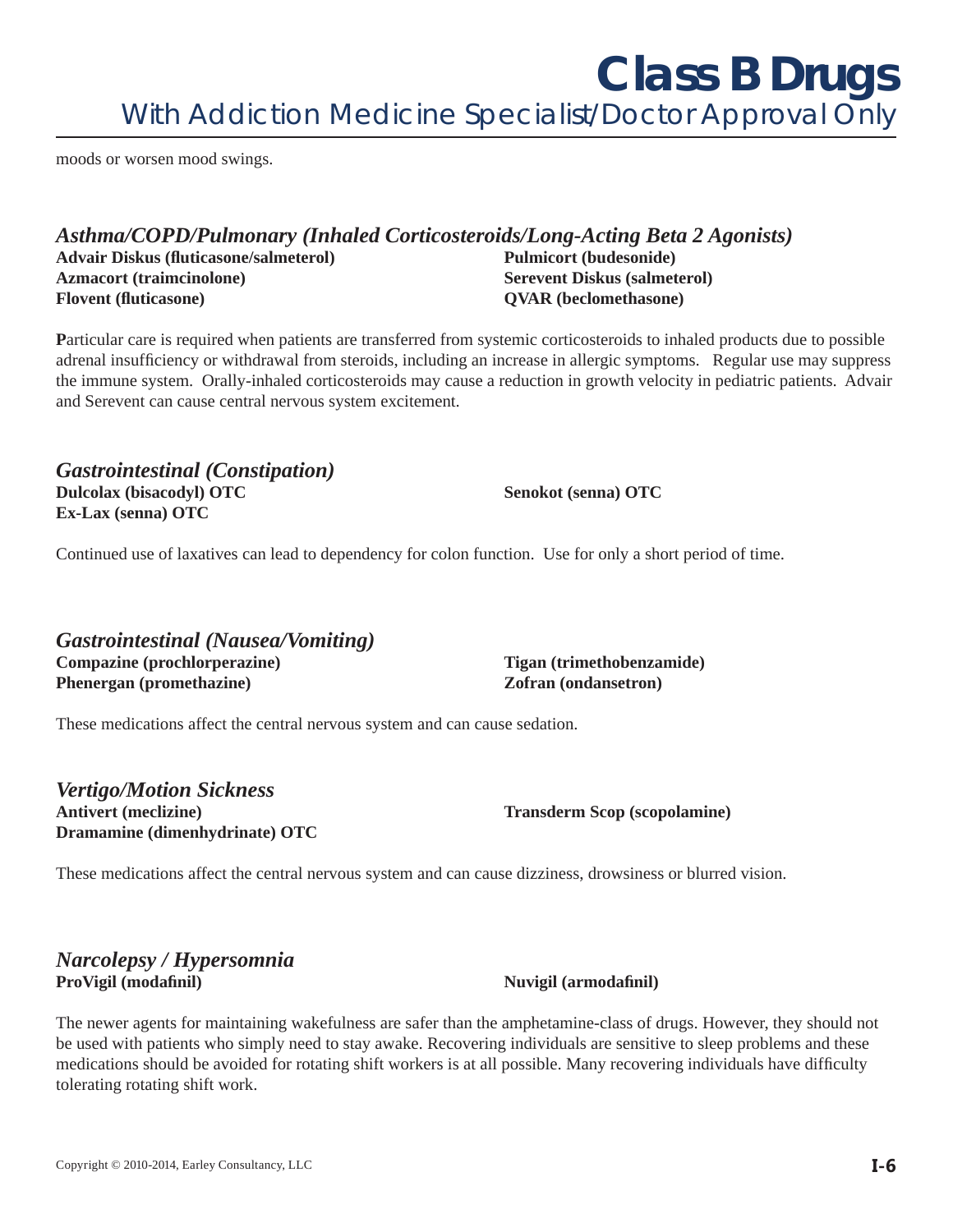## **Class B Drugs**

*With Addiction Medicine Specialist/Doctor Approval Only*

#### *Decongestants (Many are Combination Products)*

**Actifed (pseudoephedrine/triprolidine) OTC Mucinex D (pseudoephedrine/guaifenesin) OTC AH-chew D (phenylephrine) OTC Nalex-A (phenylephrine) OTC Alavert D (loratadine/pseudoephedrine) OTC Novafed (pseudoephedrine) OTC Allegra D (fexofenadine/pseudoephedrine) Profen (pseudoephedrine) OTC Benzedrex Nasal Inhaler (propylhexamine) OTC Prolex-D (phenylephrine) OTC Bromfed (phenylephrine/brompheniramine) R-Tannate Pediatric (phenylephrine/ Bromfed DM (pseudoephedrine/ chlorpheniramine/pyrilamine) brompheniramine/dextromethorphan) Rondec (phenylephrine/chlorpheniramine) Cardec DM (pseudoephedrine/ Rondec DM (phenylephrine/chlorpheniramine/ carbinoxamine/dextromethorphan) dextromethorphan Clarinex D (desloratadine/pseudoephedrine) Rynatan-S (phenylephrine/chlorpheniramine/ Claritin D (loratadine/pseudoephedrine) OTC pyrilamine) Deconamine SR (pseudoephedrine/ Semprex-D (pseudoephedrine/acrivastine) chlorpheniramine) OTC Sinutuss DM (phenylephrine) OTC Dimetapp (pseudoephedrine/brompheniramine) OTC Sudafed (pseudoephedrine) OTC Duratuss (pseudoephedrine/guaifenesin) Tussafed-EX (phenylephrine) OTC Entex LA (phenylephrine/guaifenesin) Zyrtec D (cetirizine/pseudoephedrine) Entex PSE (pseudoephedrine/guaifenesin) Humibid DM (pseudoephedrine/ dextromethorphan/ potassium guaiacolsulfonate)** 

Decongestants should be used with caution because they are stimulating and can trigger relapse.

#### *Psychotropics* **Seroquel (quetiapine)**

Many addiction medicine practioners have noticed that some addicted individuals tend to over-use or even abuse Seroquel (quetiapine). Others seem to take the medication without problems. Therefore, we have placed this medication on in Class B.

*Nasal Sprays* **Astelin (azelastine)** Nostrilla (oxymetazoline) OTC **Dristan (oxymetazoline) OTC Rhinocort Aqua (budesonide) Nasacort AQ or HFA (triamcinolone) Vicks Sinex (phenylephrine) OTC**

**Afrin (oxymetazoline) OTC** Neo-synephrine (phenylephrine) OTC **Flonase (fl uticasone) Vicks Nasal Inhaler (desoxyephedrine) OTC Nasonex (mometasone) 4-Way Nasal Spray (phenylephrine) OTC**

All OTC nasal sprays should be used for a short period of time. If used for a long period of time symptoms may worsen. Use for a maximum of 5 days. Intranasal corticosteroids (non-OTC) may cause a reduction in growth velocity in pediatric patients.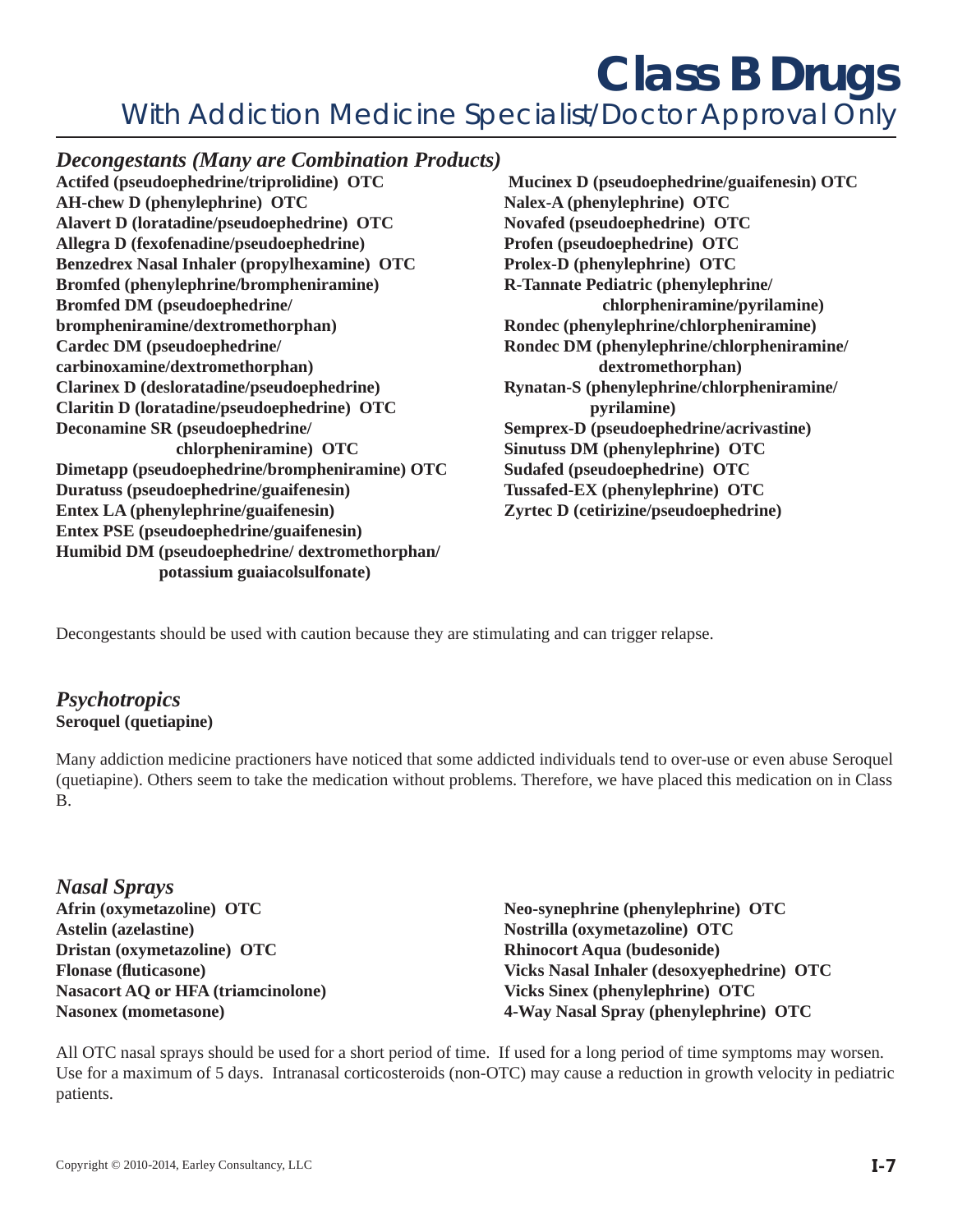#### **Muscle Relaxants:**

**Flexeril (cyclobenzaprine)** (**c Robaxin** (**methocarbamol**) **Norflex (orphenadrine)** Skelaxin (metaxalone) **Parafon Forte (chlorzoxazone)** *Zanaflex (tizanidine)* 

Muscle relaxants can cause central nervous system depression (sedation, dizziness), which may impair physical or mental abilities.

#### **Anticonvulsants and Neuropathic Pain:**

#### Lyrica (pregabalin) Neurontin (gabapentin)

Lyrica acts in the central nervous system as a depressant and can lead to withdrawal symptoms upon discontinuation. It also produces euphoria in certain individuals and therefore should be used with caution. Recent case reports suggest that it may be addictive in some individuals. Gabapentin is useful in chronic pain, mood stability and anxiety disorders in recovering individuals. Clinical experience has shown that gabapentin can also be abused by recovering individuals; its use should monitored.

#### **Sleep Aids:**

**Excedrin PM (diphenhydramine) OTC Sominex (diphenhydramine) OTC Sleep-eze (diphenhydramine) OTC Unisom (diphenhydramine) OTC**

**Nytol (diphenhydramine) OTC** Tylenol PM (diphenhydramine/acetaminophen) OTC

Sleep aids act in the central nervous system and can alter judgement and cause sedation. In general addiction medicine physicians prefer known prescription agents that help with sleep and do not increase the probability of relapse.

#### **Others:**

*Asthma* **Primatene Mist (epinephrine) OTC**

**Primatene Mist can cause nervousness, restlessness, sleeplessness, palpitations, tachycardia, chest pain, muscle tremors, dizziness and fl ushing.**

*Catabolic Steroids* **Deltasone (prednisone)**

**Decadron (dexamethasone)** Medrol (methylprednisolone)

It is important to take catabolic steroids exactly as directed. These compounds are not the same type of steroids that atheletes take to build muscle mass. If catabolic steroids are used for a long time, you may need to taper them when they are no longer needed. Steroid use can decrease the immune system leading to increased infections. Insomnia, nervousness and a variety of other side effects are also common. Some people may find catabolic steroids exacerbate high or low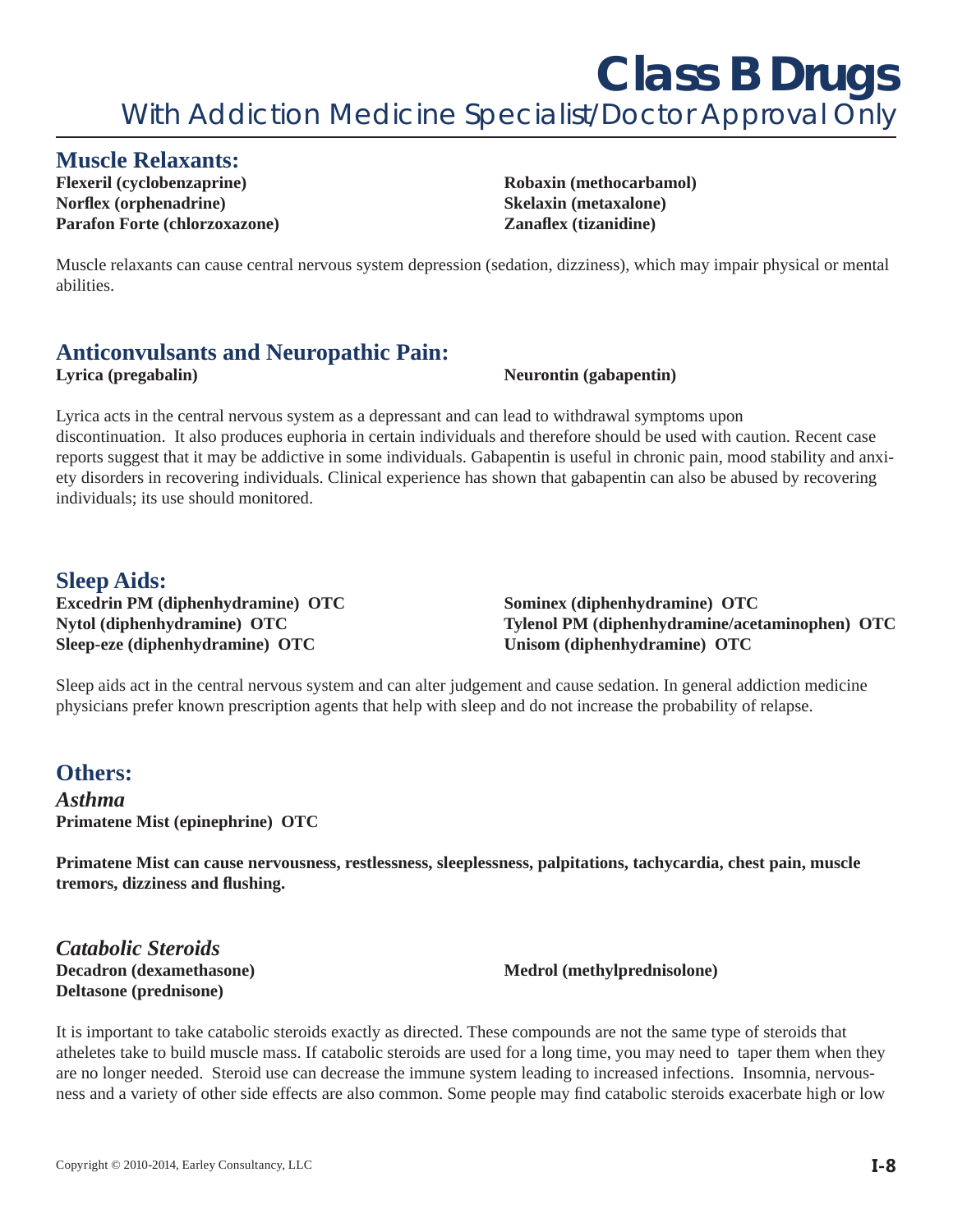#### **Alcohol:**

**Ale Malt Beverage Beer (including "non-alcoholic" forms) Whiskey Brandy** Wine **Liqueur** Wine Cooler

Alcohol consumption reduces social inhibitions and produces pleasure and a sense of well-being. It is a stimulant (raises blood pressure and heart rate) and a depressant. Alcohol affects the brain's reward pathways and appears to be related to interactions with dopamine, GABA, serotonin, opioid and NMDA neurotransmitter systems. The "non-alcohol" or "NA" forms of beer should not be consumed because there is a small amount of alcohol present and research shows that smell may be enough to trigger cravings and a subsequent relapse among certain alcoholics. Please note that there is a variety of cough and cold preparations that contain alcohol and that medications which can be taken in tablet form will not contain ethyl alcohol. Certain topical products, soft-gels and capsules contain ethyl alcohol and should be avoided. Please refer to the table at the end of the document for a list of alcohol-containing products to avoid.

#### **Antitussives/Expectorants:**

Ambenyl (codeine/bromodiphenhydramine) **Hydromet (hydrocodone/homatropine) Duratuss HD (hydrocodone/dextromethorphan)** Mytussin (codeine/pseudoephedrine/guaifenesin) **Guiatuss (codeine/pseudoephedrine/guaifenesin) Nucofed (codeine/pseudoephedrine/guaifenesin) Hycodan Tablets (hydrocodone/homatropine) Phenergan with Codeine (codeine/promethazine) Hycodan Syrup (hydrocodone/homatropine) Robitussin AC (codeine/guaifenesin) Hycomine (hydrocodone/chlorpheniramine/ Tussionex PennKinetic (hydrocodone/ phenylephrine/acetaminophen/caffeine) chlorpheniramine)**

**Vicodin Tuss (hydrocodone/guaifenesin) Hycotuss (hydrocodone/guaifenesin)** 

Any cough medications containing narcotics such as codeine or hydrocodone should not be used. These medications bind to opiate receptors in the central nervous system, altering the perception of and response to pain and produce generalized central nervous system depression and may alter mood or cause sedation.

#### **Barbiturates:**

**Amytal (amobarbital) Esgic (acetaminophen/butalbital/caffeine) Barbita (phenobarbital) Fioricet (butalbital/acetaminophen/caffeine) Butisol (butabarbital) Fiorinal (butalbital/aspirin/ caffeine) Donnatal (phenobarbital/atropine/hyoscyamine/ Nembutal (pentobarbital) scopolamine)** Seconal (secobarbital)

These medications can produce central nervous system depression ranging from mild (sedation) to hypnotic (sleep induction). As the dose is increased, coma and death can occur. These medications can also lead to an unusual excitatory response in some people.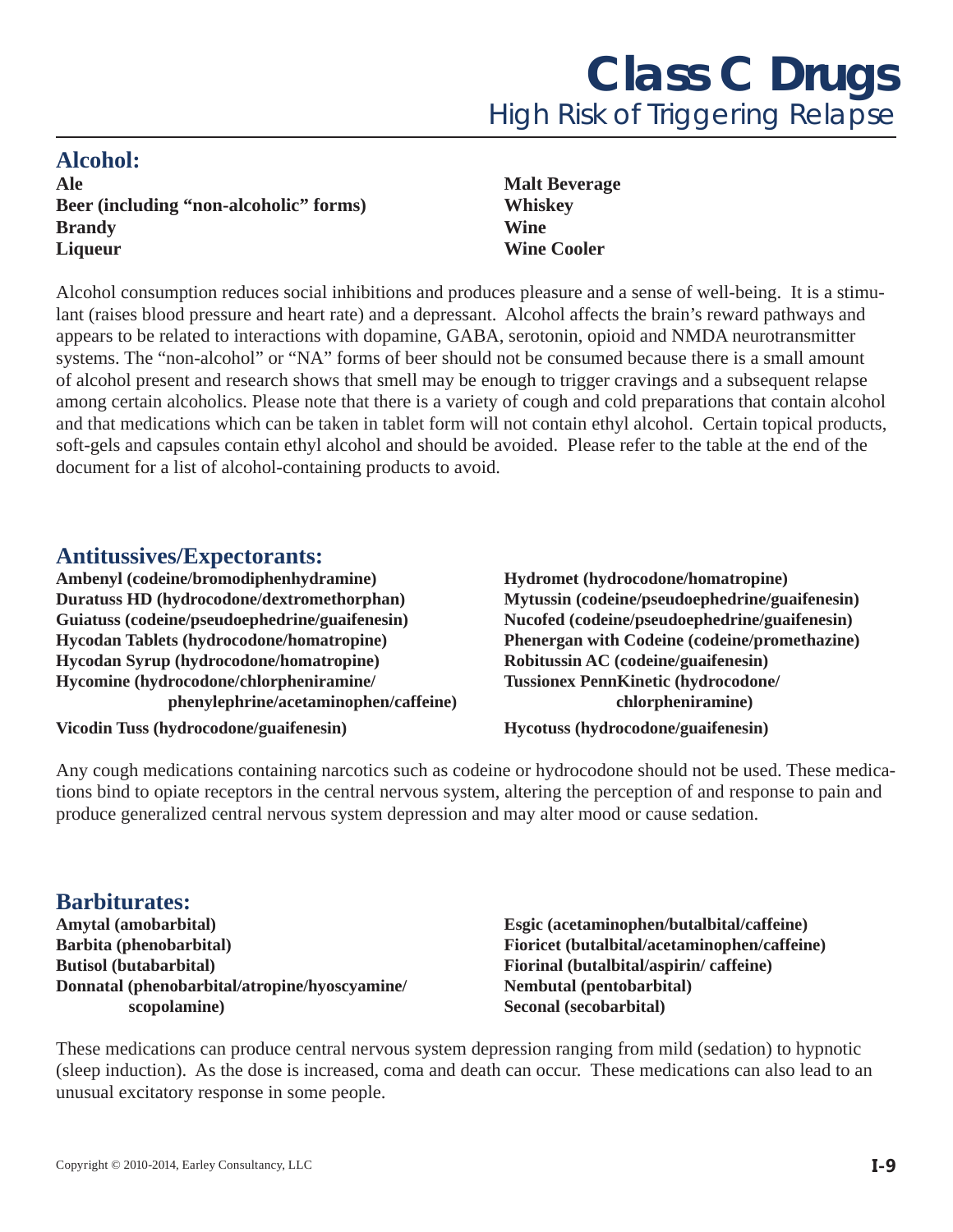#### **Benzodiazepines:**

- **Ativan (lorazepam) Restoril (temazepam) Centrax (prazepam) Serax (oxazepam) Dalmane (flurazepam)** Tranxene (chlorazepate) **Doral (quazepam) Valium (diazepam) Halcion (triazolam) Versed (midazolam) Klonopin (clonazepam) Xanax (alprazolam) Librium (chlordiazepoxide)**
	-

These medications can produce an immediate change in mood or affect and can cause central nervous system depression (dose related) resulting in sedation, dizziness, confusion or ataxia, which may impair physical and mental capabilities. Abrupt discontinuation or a large decrease in dose can lead to seizures, coma or death.

#### **Hallucinogens:**

**Cannabis (grass, green marijuana, pot, weed) Mescaline (peyote) DMT (dimethyltryptamine) PCP (angel dust, phencyclidine) Ketamine (special K) Psilocybin (magic mushroom, 'shrooms) LSD (acid, blotter, paper, sunshine, window pane) 2-CB Marinol (dronabinol) 5-MeO-DIPT (foxy methoxy) MDMA (E, eckies, ecstasy, love drug, X, XTC)** STP (DOM)

Hallucinogens act in the central nervous system. Using these substances can possibly lead to memory disturbances, psychosis and vivid hallucinations. Marinol is the psychoactive substance in marijuana and may cause withdrawal symptoms if stopped suddenly.

#### **Inhalants:**

**Aerosols (hair sprays, deodorants)** Nail Polish Remover (acetone) **Airplane Glue Paint (butane, propane, toluene)** Amyl Nitrate (poppers) Solvents (paint thinner, gasoline, glue, correction **Butyl Nitrate (room deodorizer)** *fluid, felt tip marker***) <b>***fluid, felt tip marker* Gases (ether, chloroform, nitrous oxide, butane Varnish (xylene, toluene)  **lighters, propane tanks, whipped cream dispensers)** 

Inhalants are central nervous system depressants. Use of inhalants can cause sedation and loss of inhibitions, possibly leading to liver, kidney, nerve, heart, brain, throat, nasal and lung damage up to and including coma and death.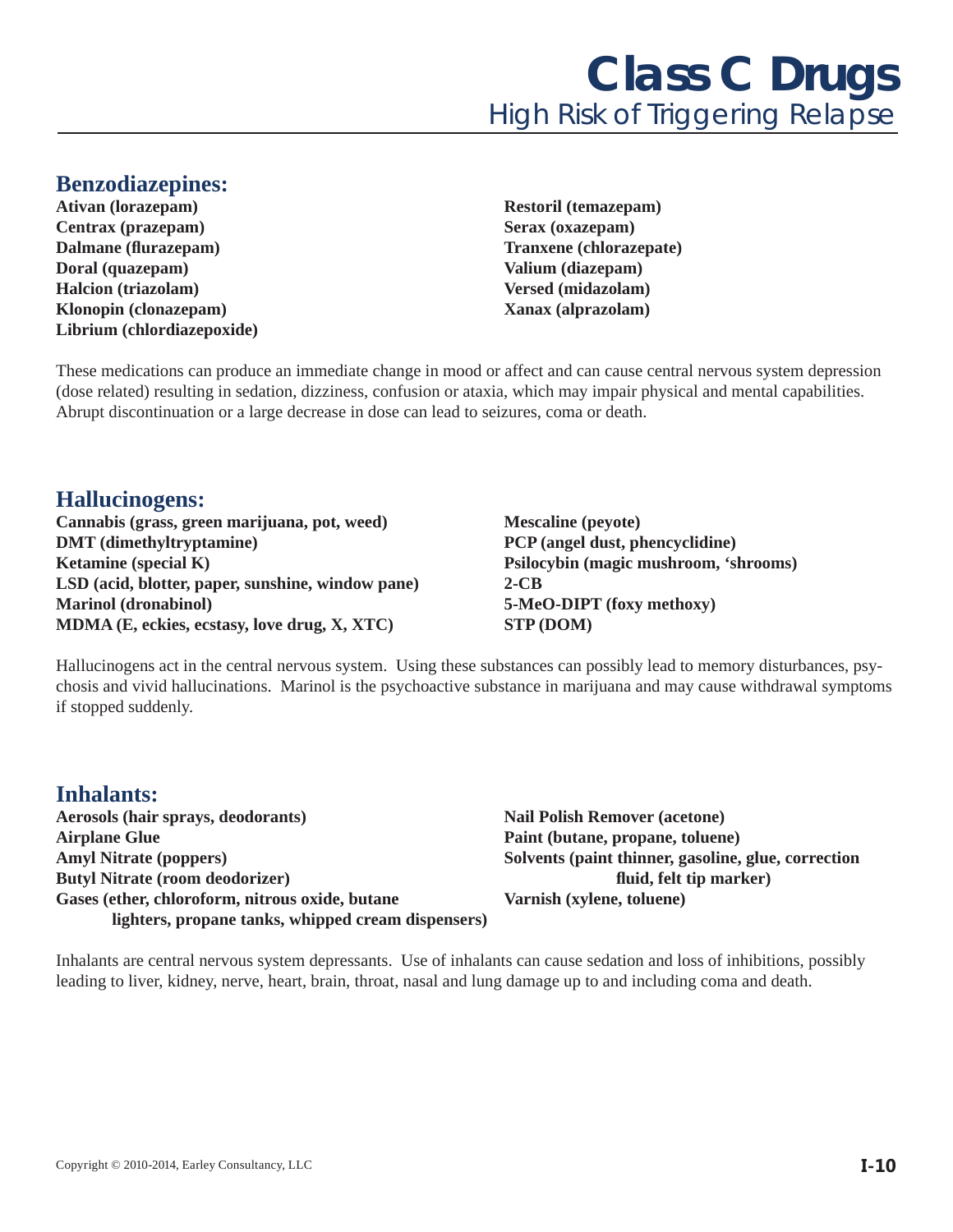#### **Opioids:**

**Actiq (fentanyl oral transmucosal) OxyContin (oxycodone) Buprenex (buprenorphine) OxyIR (oxycodone) Combunox (oxycodone/ibuprofen) Percocet (oxycodone/acetaminophen) Darvocet (propoxyphene napsylate/acetaminophen) Percodan (oxycodone/aspirin) Darvon (propoxyphene hydrochloride)** Roxanol (morphine sulfate) **Demerol (meperidine)** Roxicet (oxycodone/acetaminophen) **Dilaudid (hydromorphone) Roxicodone (oxycodone) Dolophine (methadone)** Soma Compound with Codeine **Duragesic (fentanyl transdermal) (codeine/carisoprodol/aspirin) Endocet (oxycodone/acetaminophen) Stadol (butorphanol) Heroin (down, H, horse, smack) Suboxone (buprenorphine/naloxone) Kadian (morphine sulfate) Subutex (buprenorphine) Lorcet (hydrocodone/acetaminophen) Talacen (pentazocine/acetaminophen) Lortab (hydrocodone/acetaminophen) Talwin (pentazocine lactate) Methadose (methadone) Tylenol #2, #3 or #4 (codeine/acetaminophen) MS Contin (morphine sulfate) Ultram (tramadol) Norco (hydrocodone/acetaminophen) Vicodin (hydrocodone/acetaminophen) Nubain (nalbuphine HCl)** 

Opioids bind to opiate receptors in the central nervous system causing inhibition of ascending pain pathways and altering the perception of and response to pain. Generalized central nervous system depression is also produced. Tolerance or drug dependence may result from extended use. Buprenorphine binds to mu receptors in the brain leading to a suppression of withdrawal and cravings but also feeling of euphoria. Most of the drugs in this class have the potential for drug dependency and abrupt cessation may precipitate withdrawal.

#### **Gastrointestinal (Anti-Diarrheals):**

**Lomotil (atropine/diphenoxylate)** Motofen (atropine/difenoxin)

Diphenoxylate is a member of the opioid class of drugs. Atropine is added to discourage abuse for recreational purposes. At recommended doses, the atropine causes no effects but in larger doses, unpleasant symptoms are experienced. These medications should not be used because high doses may cause physical and psychological dependence with prolonged use.

### **Other Central Nervous System Depressants:**

**GH, GBL (G, gamma-hydroxybutyrate, everclear)** 

This category depresses the central nervous system possibly leading to confusion, psychosis, paranoia, hallucinations, agitation, depression, seizures, respiratory depression, decreases in level of consciousness, coma and death.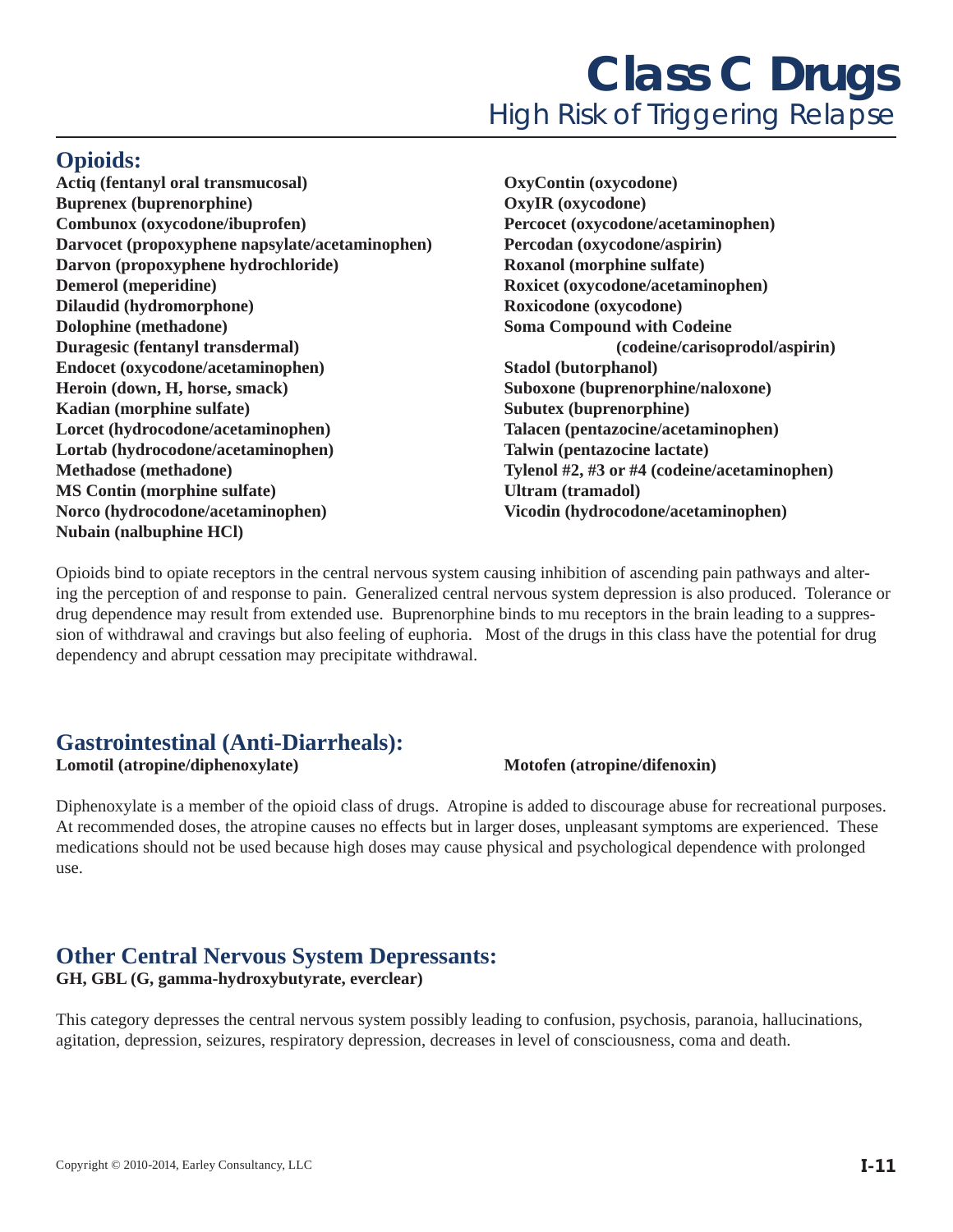#### **Other Sedative-Hypnotics:**

**Ambien (zolpidem) Somnote, Chloralum (chloral hydrate) Doriden (glutethimide) Placidyl (ethchlorvynol) Librax (chlordiazepoxide/clidinium) Quaalude, Sopor (methaqualone) Lunesta (eszopiclone) Soma (carisoprodol) Midrin (acetaminophen/dichloralphenazone/ Soma Compound (carisoprodol/aspirin) isometheptene)** Sonata (zaleplon) **Miltown (meprobamate) Xyrem (sodium oxybate)**

These drugs act on the central nervous system and have the potential for drug dependency and abuse. Withdrawal symptoms can be seen if stopped suddenly.

#### **Stimulants:**

**Adderall (amphetamine/dextroamphetamine) Metadate (methylphenidate) Cocaine (blow, coke, crack, rock, snow) Methylin (methylphenidate) ConConcerta (methylphenidate)** Preludin (phenmetrazine) **Cylert (pemoline) ProCentra (dextroamphetamine) Dexedrine (dextroamphetamine) Quillivant XR (methylphenidate) Dextrostat (dextroamphetamine)** Ritalin (methylphenidate) **Fastin (phentermine)** Tenuate (diethylpropion) **Focalin (dexmethylphenidate) Vyvanse (lisdexamfetamine dimesylate) Meridia (sibutramine)** 

**Adipex-P (phentermine) Methamphetamine (crank, crystal meth, glass, ice)**

Stimulants cause physical and psychological addiction, impair memory and learning, hearing and seeing, speed of information processing, and problem-solving ability. Some stimulants are used to treat Attention Deficit Hyperactivity Disorder (ADHD). We recommend that patients with an addiction disorder and ADHD avoid using the drugs listed above if at all possible. A specialist in the treatment of ADHD in addicted individuals will have to weigh the potential benefits of the use of ADHD stimulants against the risk of relapse into addiction.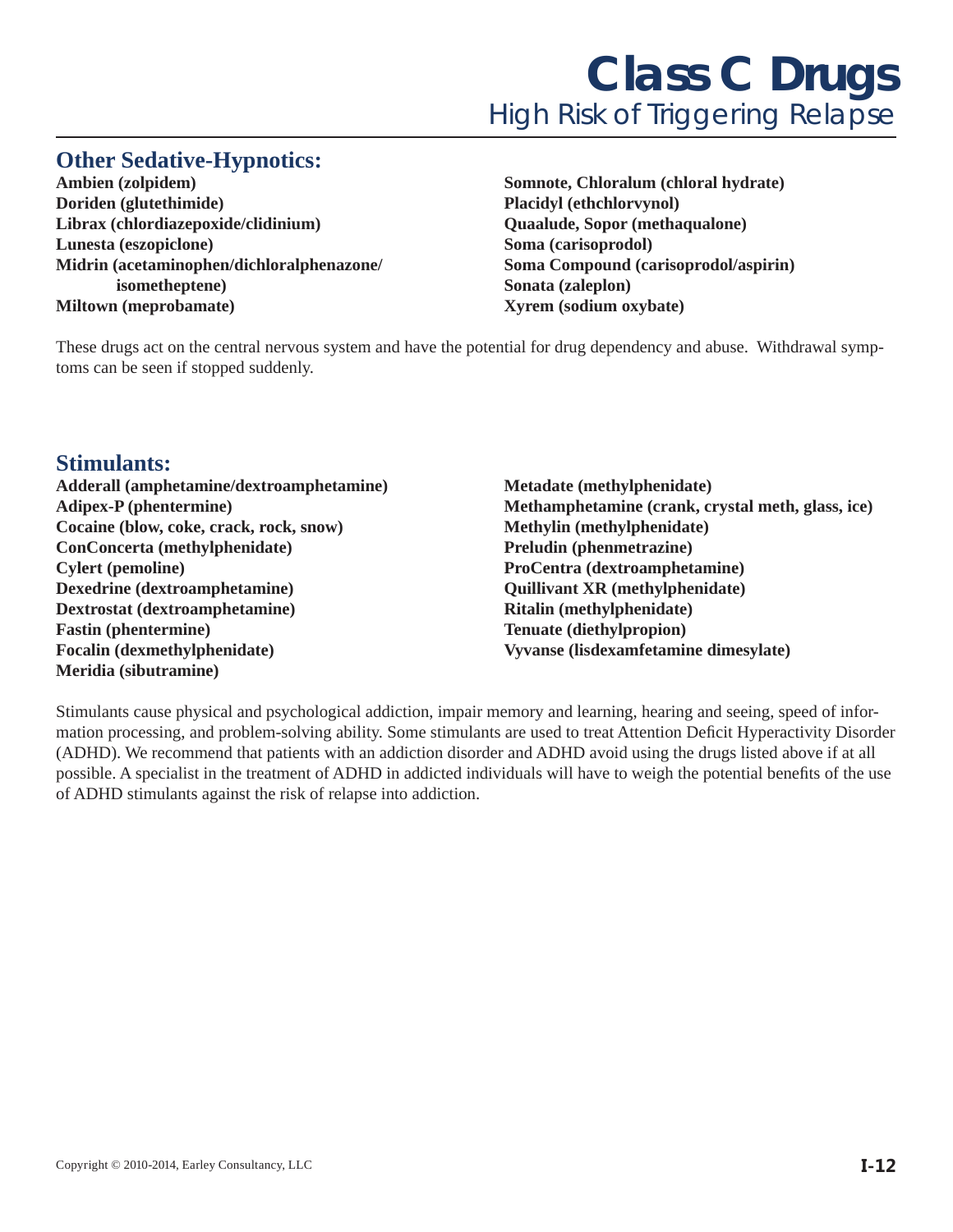### **Section Two**  *Liquid medications that contain no alcohol*

#### **Guide to Section Two**

When you need to take medications in a liquid form or are choosing medications to keep in your home for others, it is safest to select medications that do not contain alcohol. Many experts in the field have heard stories about patients in recovery who "took their child's liquid decongestant late at night" when they could not sleep due to cold symptoms. Prepare ahead for such events by purchasing medications for the household that do not contain alcohol.

It is surprising how many over-the-counter remedies and even "natural remedies" that contain alcohol. Clinical experience has shown that individuals recovering from addiction are at times subtly triggered by even small amounts of alcohol.

The list is not comprehensive. Manufacturers change product ingredients and brand names frequently. Always check product labeling for definitive information on specific ingredients. Manufacturers are listed after each product name. Please note that some of these medications, while alcohol-free, do contain compounds with addiction liability and are thus Class B medications. Such products are preceded by an asterisk (\*).

Choose from this list whenever possible. If you are not sure, read the label!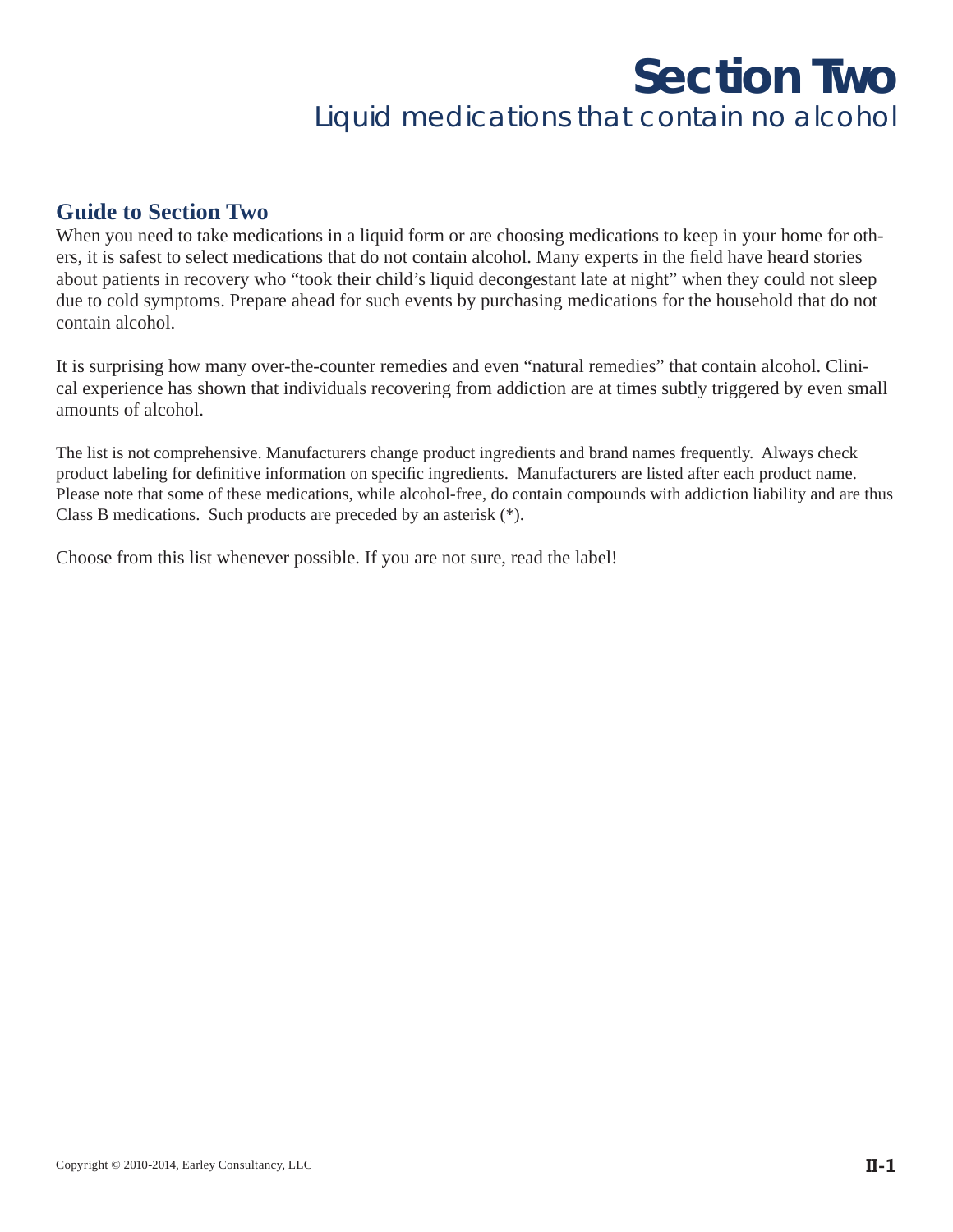#### **Analgesics:**

| <b>Acetaminophen Infants Drops</b>                     | <b>Ivax</b>            |
|--------------------------------------------------------|------------------------|
| <b>Actamin Maximum Strength Liquid (acetaminophen)</b> | <b>Cypress</b>         |
| <b>Addaprin Tablet</b> (ibuprofen)                     | <b>Dover</b>           |
| <b>Advil Children's Suspension (ibuprofen)</b>         | <b>Wyeth Consumer</b>  |
| <b>Aminofen Tablet</b> (acetaminophen)                 | <b>Dover</b>           |
| <b>Aminofen Max Tablet</b> (acetaminophen)             | <b>Dover</b>           |
| <b>APAP Elixir</b> (acetaminophen)                     | <b>Bio-Pharm</b>       |
| <b>Aspirtab Tablet</b> (aspirin)                       | <b>Dover</b>           |
| <b>Genapap Children Elixir (acetaminophen)</b>         | <b>Ivax</b>            |
| <b>Genapap Infant's Drops</b> (acetaminophen)          | <b>Ivax</b>            |
| <b>Motrin Children's Suspension (ibuprofen)</b>        | <b>McNeil Consumer</b> |
| <b>Motrin Infants' Suspension</b> (ibuprofen)          | <b>McNeil Consumer</b> |
| <b>Silapap Children's Elixir (acetaminophen)</b>       | <b>Silarx</b>          |
| <b>Silapap Infant's Drops (acetaminophen)</b>          | <b>Silarx</b>          |
| <b>Tylenol Children's Suspension (acetaminophen)</b>   | <b>McNeil Consumer</b> |
| <b>Tylenol Extra Strength Solution (acetaminophen)</b> | <b>McNeil Consumer</b> |
| <b>Tylenol Infant's Drops (acetaminophen)</b>          | <b>McNeil Consumer</b> |
| <b>Tylenol Infant's Suspension</b> (acetaminophen)     | <b>McNeil Consumer</b> |

#### **Anti-Asthmatic Agents:**

| <b>Dilor-G Liquid</b> (guaifenesin/dyphylline)    | <b>Savage</b> |
|---------------------------------------------------|---------------|
| Elixophyllin-GG liquid (guaifenesin/theophylline) | Forest        |

#### **Anti-Convulsants:**

**Zarontin Syrup (Ethosuximide) Pfi zer**

#### **Antiviral Agents:**

**Epivir Oral Solution (Lamivudine) GlaxoSmithKline**

#### **Cough/Cold/Allergy Preparations:**

| *Accuhist Pediatric Drops (brompheniramine/pseudoephedrine)                  | <b>Propst</b> |
|------------------------------------------------------------------------------|---------------|
| *Alka Seltzer Plus Day Cold (acetaminophen, dextromethorphan, phenylephrine) | <b>Bayer</b>  |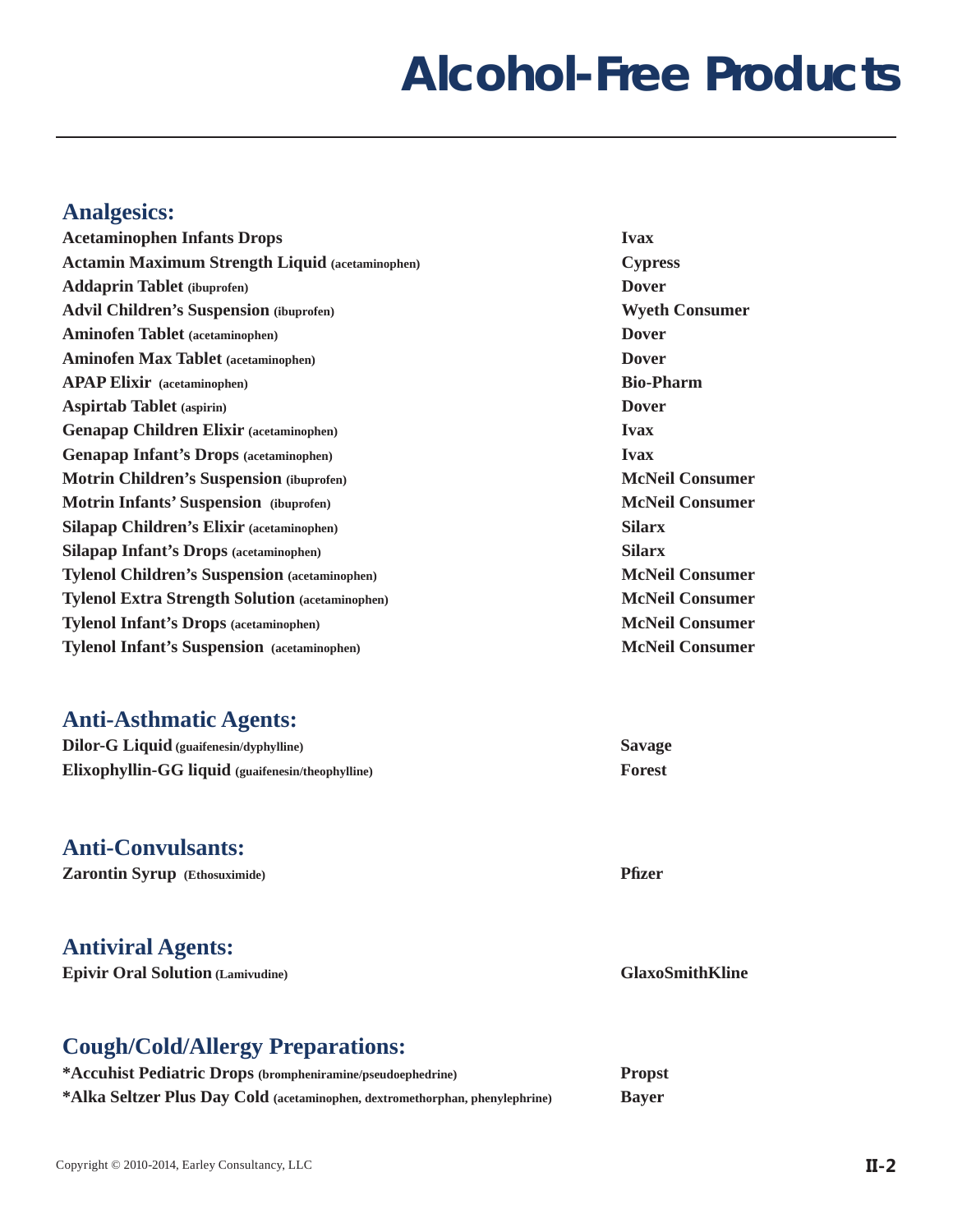#### **Cough/Cold/Allergy Preparations (cont):**

| *Alka Seltzer Plus Night Cold (acetaminophen, dextromethorphan, phenylephrine,<br>chlorpheniramine, doxylamine) | <b>Bayer</b>                 |
|-----------------------------------------------------------------------------------------------------------------|------------------------------|
| *Allergy Relief Medicine Children's Elixir (diphenhydramine)                                                    | <b>Hi-Tech Pharmacal</b>     |
| *Andehist DM Drops (carbinoxamine/dextromethorphan)                                                             | <b>Cypress</b>               |
| *Andehist DM Syrup (carbinoxamine/dextromethorphan)                                                             | <b>Cypress</b>               |
| *Andehist DM NR Liquid (carbinoxamine/dextromethorphan/pseudoephedrine)                                         | <b>Cypress</b>               |
| *Andehist DM NR Syrup (carbinoxamine/dextromethorphan/pseudoephedrine)                                          | <b>Cypress</b>               |
| *Andehist NR Syrup (carbinoxamine/pseudoephedrine)                                                              | <b>Cypress</b>               |
| *Bayer Alka Seltzer Plus Cold & Cough (acetaminophen, dextromethrophan,<br>phenylephrine, chlorpheniramine)     | <b>Bayer</b>                 |
| *Benadryl Allergy Solution (diphenhydramine)                                                                    | <b>Pfizer Consumer</b>       |
| *Biodec DM Drops (carbinoxamine/dextromethorphan/pseudoephedrine)                                               | <b>Bio-Pharm</b>             |
| *Biodec DM Syrup (carbinoxamine/dextromethorphan/pseudoephedrine)                                               | <b>Bio-Pharm</b>             |
| *Broncotron Liquid (pseudoephedrine)                                                                            | <b>Seyer Pharmatec</b>       |
| *Buckleys Mixture, (dextromethorphan)                                                                           | <b>Novartis</b>              |
| Carbatuss Liquid (phenylephrine/guaifenesin)                                                                    | <b>GM</b>                    |
| <b>Cepacol Sore Throat Liquid (benzocaine)</b>                                                                  | <b>J.B. Williams</b>         |
| *Children's Benadryl Allergy, (diphenhydramine)                                                                 | <b>Pfizer</b>                |
| *Chlor-Trimeton Allergy Syrup (chlorpheniramine)                                                                | <b>Schering Plough</b>       |
| *Codal-DM Syrup (dextromethorphan/phenylephrine/pyrilamine)                                                     | <b>Cypress</b>               |
| *Creomulsion Complete Syrup (chlorpheniramine/pseudoephedrine/dextromethorphan)                                 | <b>Summit Industries</b>     |
| *Creomulsion Cough Syrup (dextromethorphan)                                                                     | <b>Summit Industries</b>     |
| *Creomulsion For Children Syrup (dextromethorphan)                                                              | <b>Summit Industries</b>     |
| *Creomulsion Pediatric Syrup (chlorpheniramine/pseudoephedrine/dextromethorphan)                                | <b>Summit Industries</b>     |
| *Delsym Cough Suppressant (dextromethorphan)                                                                    | <b>Cell Tech</b>             |
| *Despec Liquid (chlorpheniramine/pseudoephedrine/dextromethorphan/guaifenesin/<br>phenylephrine)                | <b>International Ethical</b> |
| *Diabetic Tussin Allergy Relief Liquid (chlorpheniramine)                                                       | <b>Healthcare Products</b>   |
| *Diabetic Tussin DM Liquid (guaifenesin/dextromethorphan)                                                       | <b>Healthcare Products</b>   |
| *Diabetic Tussin DM Maximum Strength Liquid (guaifenesin/dextromethorphan)                                      | <b>Healthcare Products</b>   |
| *Diabetic Tussin DM Maximum Strength Capsule (guaifenesin/dextromethorphan)                                     | <b>Healthcare Products</b>   |
| <b>Diabetic Tussin EX Liquid (guaifenesin)</b>                                                                  | <b>Healthcare Products</b>   |
| *Diabetic Tussin Nighttime Formula Cold/Flu Relief (dextromethrophan,<br>acetaminophen, diphenhydramine)        | <b>Healthcare Products</b>   |
| *Dimetapp Cold & Fever Children's Suspension (ibuprofen/pseudoephedrine)                                        | <b>Wyeth Consumer</b>        |
| *Double-Tussin DM Liquid (guaifenesin/dextromethorphan)                                                         | <b>Reese</b>                 |
| *Dynatuss Syrup (carbinoxamine/pseudoephedrine/dextromethorphan)                                                | <b>Breckenridge</b>          |
| *Dynatuss EX Syrup (guaifenesin/dextromethorphan/pseudoephedrine)                                               | <b>Breckenridge</b>          |
| *Entex Syrup (phenylephrine/guaifenesin)                                                                        | <b>Andrx</b>                 |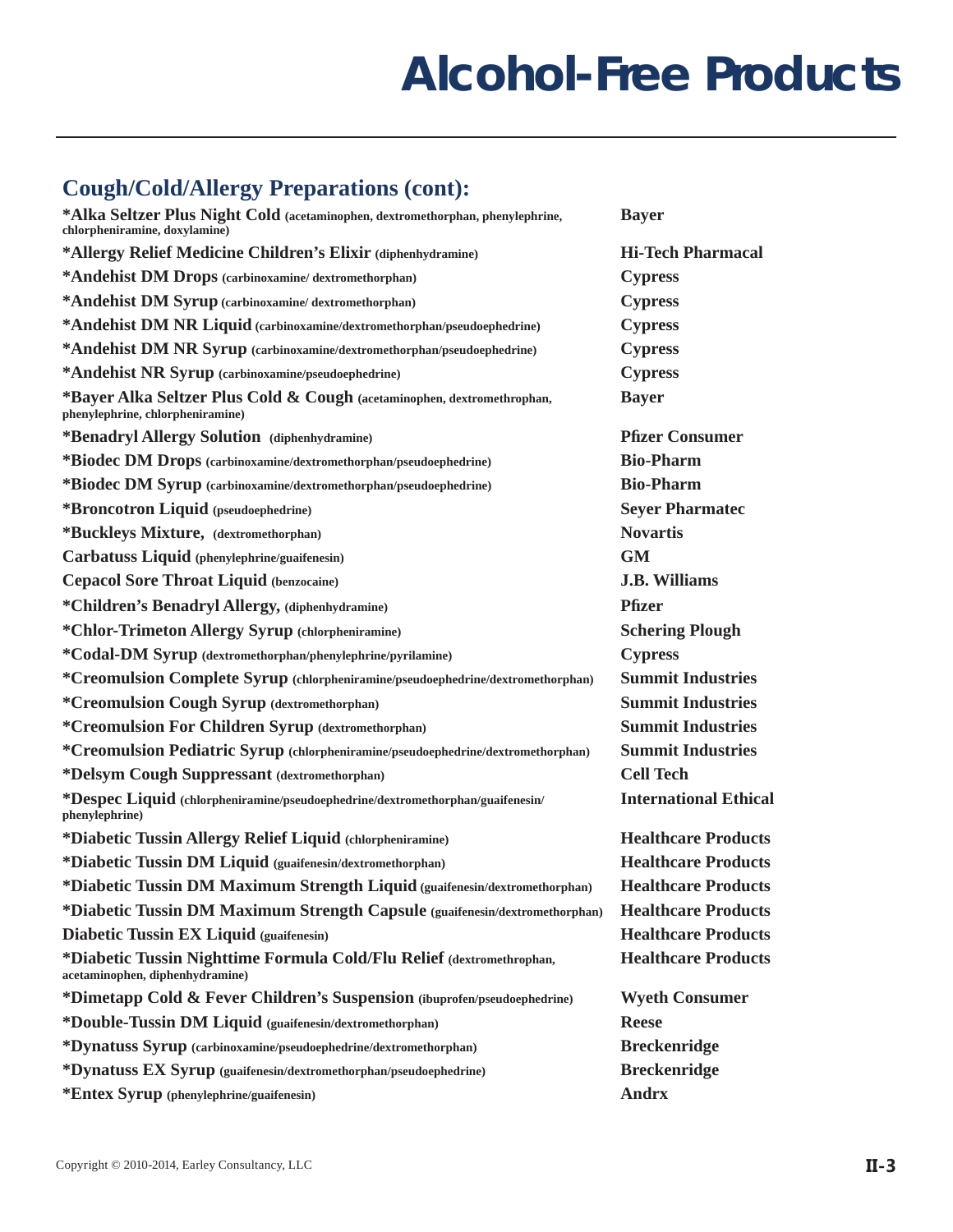#### **Cough/Cold/Allergy Preparations (cont):**

| *Father John's Medicine Plus Drops (chlorpheniramine/phenylephrine/<br>dextromethorphan/ guaifenesin/ammonium chloride) | <b>Oakhurst</b>            |
|-------------------------------------------------------------------------------------------------------------------------|----------------------------|
| *Friallergia DM Liquid (brompheniramine/pseudoephedrine/dextromethorphan)                                               | R.I.D.                     |
| *Friallergia Liquid (brompheniramine/pseudoephedrine)                                                                   | R.I.D.                     |
| *Gani-Tuss-DM NR Liquid (guaifenesin/dextromethorphan)                                                                  | <b>Cypress</b>             |
| *Genahist Elixir (diphenhydramine)                                                                                      | <b>Ivax</b>                |
| *Giltuss Pediatric Liquid (guaifenesin/dextromethorphan/pseudoephedrine)                                                | Gil                        |
| *Giltuss Liquid (guaifenesin/dextromethorphan/pseudoephedrine)                                                          | Gil                        |
| *Guaicon DMS Liquid (guaifenesin/dextromethorphan)                                                                      | <b>Textilease Medique</b>  |
| *Guai-Dex Liquid (guaifenesin/dextromethorphan)                                                                         | <b>Alphagen</b>            |
| *Guaifed Syrup (phenylephrine/pseudoephedrine/guaifenesin)                                                              | <b>Muro</b>                |
| *Hayfebrol Liquid (chlorpheniramine/pseudoephedrine)                                                                    | <b>Scot-Tussin</b>         |
| *Histex Liquid (chlorpheniramine/pseudoephedrine)                                                                       | <b>TEAMM</b>               |
| <b>Histex PD Drops (carbinoxamine)</b>                                                                                  | <b>TEAMM</b>               |
| <b>Histex PD Liquid (carbinoxamine)</b>                                                                                 | <b>TEAMM</b>               |
| *Hydramine Elixir(diphenhydramine)                                                                                      | <b>Ivax</b>                |
| *Hydro-Tussin DM Elixir (guaifenesin/dextromethorphan)                                                                  |                            |
| *Kita La Tos Liquid (guaifenesin/dextromethorphan)                                                                      | R.I.D.                     |
| *Lodrane Liquid (brompheniramine/pseudoephedrine)                                                                       | <b>ECR</b>                 |
| *Medi-Brom Elixir (brompheniramine/pseudoephedrine/dextromethorphan)                                                    | <b>Medicine Shoppe</b>     |
| *Motrin Cold Children's Suspension (ibuprofen/pseudoephedrine)                                                          | <b>McNeil Consumer</b>     |
| *Nalex-A Liquid (chlorpheniramine/phenylephrine)                                                                        | <b>Blansett Pharmacal</b>  |
| *Nalspan Senior DX Liquid (guaifenesin/dextromethorphan)                                                                | <b>Morton Grove</b>        |
| *Neotuss-D Liquid (chlorpheniramine/pseudoephedrine/dextromethorphan/guaifenesin)                                       | A.G. Marin                 |
| *Norel DM Liquid (chlorpheniramine/phenylephrine/dextromethorphan)                                                      | <b>U.S. Pharmaceutical</b> |
| <b>Orgadin Liquid</b> (guaifenesin)                                                                                     | <b>American Generics</b>   |
| <b>Organidin NR Liquid (guaifenesin)</b>                                                                                | <b>Wallace</b>             |
| *Palgic-DS Syrup (carbinoxamine/pseudoephedrine)                                                                        | Pamlab                     |
| *Panmist DM Syrup (guaifenesin/dextromethorphan/pseudoephedrine)                                                        | Pamlab                     |
| *Panmist-S Syrup (guaifenesin/pseudoephedrine)                                                                          | Pamlab                     |
| *PediaCare Cold + Allergy Children's Liquid (chlorpheniramine/pseudoephedrine)                                          | Pharmacia                  |
| *PediaCare Cough + Cold Children's Liquid (chlorpheniramine/pseudoephedrine/<br>dextromethorphan)                       | Pharmacia                  |
| *PediaCare Nightrest Liquid (chlorpheniramine/pseudoephedrine/dextromethorphan)                                         | Pharmacia                  |
| *Pediahist DM Syrup (brompheniramine/pseudoephedrine/dextromethorphan/guaifenesin)                                      | <b>Boca</b>                |
| *Pedia-Relief Liquid (chlorpheniramine/pseudoephedrine/dextromethorphan)                                                | <b>Major</b>               |
| <b>Pediatex Liquid (carbinoxamine)</b>                                                                                  | Zyber                      |
| *Pediatex-D Liquid (carbinoxamine/pseudoephedrine)                                                                      | Zyber                      |
| <b>Phanasin Syrup (guaifenesin)</b>                                                                                     | Pharmakon                  |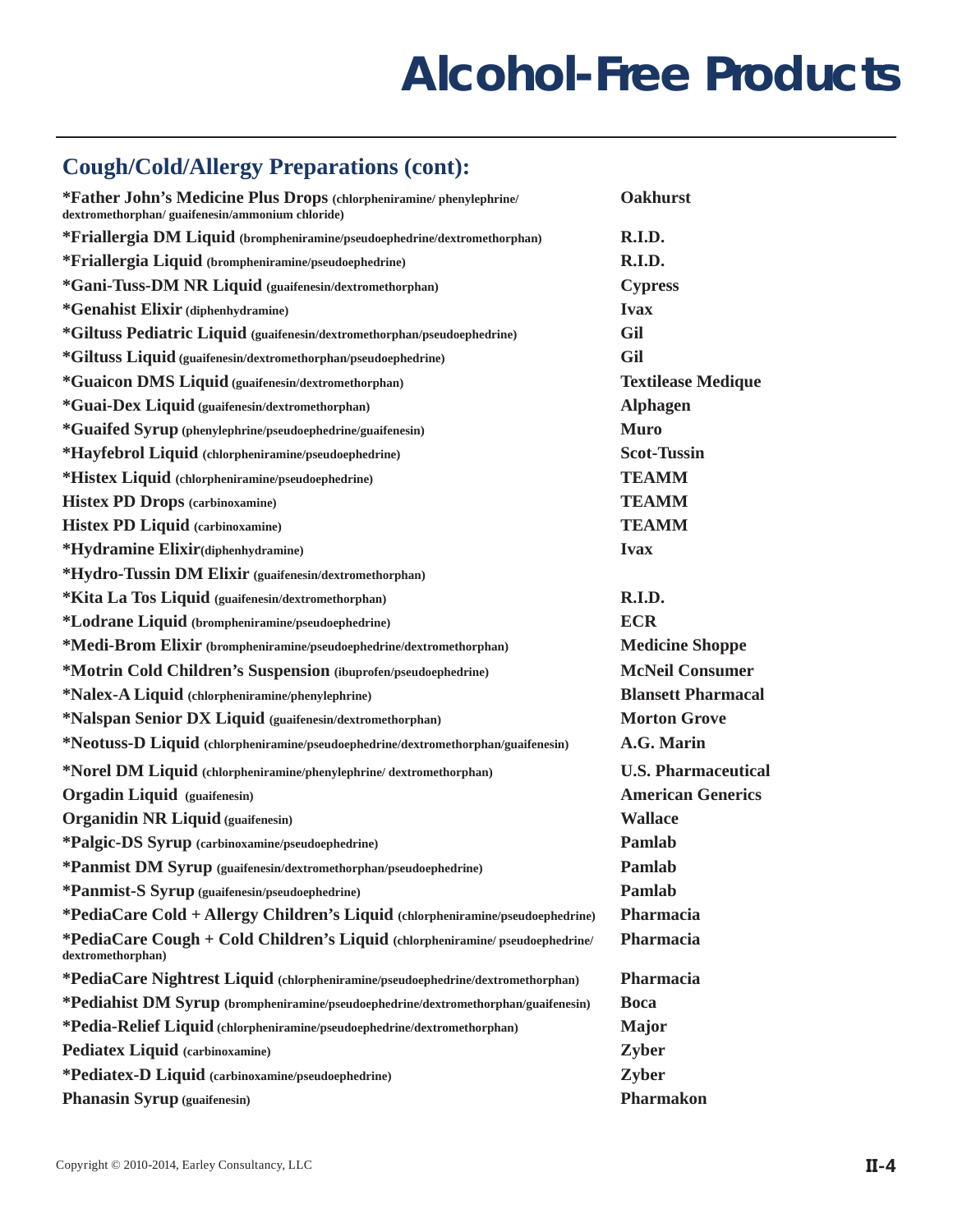### **Cough/Cold/Allergy Preparations (cont):**

| <b>Phanatuss Syrup (guaifenesin)</b>                                                                                    | <b>Pharmakon</b>              |
|-------------------------------------------------------------------------------------------------------------------------|-------------------------------|
| *Phena-S Liquid (chlorpheniramine/phenylephrine)                                                                        | <b>GM</b>                     |
| *Poly-Tussin DM Syrup (chlorpheniramine/phenylephrine/dextromethorphan)                                                 | <b>Poly</b>                   |
| *Primsol Solution(trimethoprim)                                                                                         | <b>Medicis</b>                |
| *Prolex DM Liquid (guaifenesin/dextromethorphan)                                                                        | <b>Blansett Pharmacal</b>     |
| *Quintex Syrup (phenylephrine/guaifenesin)                                                                              | <b>Qualitest</b>              |
| *Robitussin Cough & Congestion Liquid (chlorpheniramine/pseudoephedrine/<br>dextromethorphan/guaifenesin/acetaminophen) | <b>Wyeth Consumer</b>         |
| *Robitussin Cough & Cold Nightime (chlorpheniramine, dextromethorphan,<br>phenylephrine)                                | Wyeth                         |
| *Robitussin Cough & Allergy (chlorpheniramine, dextromethorphan, phenylephrine                                          | Wyeth                         |
| *Robitussin Cough & Cold CF (dextromethorphan, guaifenesin, phenylephrine)                                              | Wyeth                         |
| *Robtiussin Cold & Flu Nightime (acetaminophen, chlorpheniramine, dextromethorphan,<br>phenylephrine)                   | Wyeth                         |
| *Robitussin DM Liquid (guaifenesin/dextromethorphan)                                                                    | <b>Wyeth Consumer</b>         |
| *Robitussin PE Syrup (pseudoephedrine/guaifenesin)                                                                      | <b>Wyeth Consumer</b>         |
| *Robitussin Pediatric Drops (guaifenesin/dextromethorphan/pseudoephedrine)                                              | <b>Wyeth Consumer</b>         |
| *Robitussin Pediatric Night Relief Liquid (chlorpheniramine/dextromethorphan/<br>pseudoephedrine)                       | <b>Wyeth Consumer</b>         |
| *Scot-Tussin Allergy Relief Formula Liquid (diphenhydramine)                                                            | <b>Scot-Tussin</b>            |
| *Scot-Tussin DM Liquid (chlorpheniramine/dextromethorphan/guaifenesin)                                                  | <b>Scot-Tussin</b>            |
| *Scot-Tussin Expectorant Liquid (guaifenesin)                                                                           | <b>Scot-Tussin</b>            |
| *Scot-Tussin Original Syrup (phenylephrine)                                                                             | <b>Scot-Tussin</b>            |
| *Scot-Tussin Senior Liquid (guaifenesin/dextromethorphan)                                                               | <b>Scot-Tussin</b>            |
| *Sildec Liquid (brompheniramine/pseudoephedrine/carbinoxamine)                                                          | <b>Silarx</b>                 |
| *Sildec Syrup (brompheniramine/pseudoephedrine/carbinoxamine)                                                           | <b>Silarx</b>                 |
| *Sildec-DM Drops (brompheniramine/pseudoephedrine/carbinoxamine/dextromethorphan)                                       | <b>Silarx</b>                 |
| *Sildec-DM Syrup (brompheniramine/pseudoephedrine/carbinoxamine/dextromethorphan)                                       | <b>Silarx</b>                 |
| <b>Siltussin DAS Liquid</b> (guaifenesin)                                                                               | <b>Silarx</b>                 |
| *Siltussin DM Syrup (guaifenesin/dextromethorphan)                                                                      | <b>Silarx</b>                 |
| *Siltussin DM DAS Cough Formula Syrup (guaifenesin/dextromehtorphan)                                                    | <b>Silarx</b>                 |
| <b>Siltussin SA Syrup</b> (guaifenesin)                                                                                 | <b>Silarx</b>                 |
| *Simply Cough Liquid (dextromehtorphan)                                                                                 | <b>McNeil Consumer</b>        |
| *Sudatuss DM Syrup (chlorpheniramine/dextromethorphan/pseudoephedrine)                                                  | <b>Pharmaceutical Generic</b> |
| *Tussafed Syrup (chlorpheniramine/carbinoxamine/ pseudoephedrine/dextromethorphan)                                      | <b>Everett</b>                |
| *Tussafed-EX Syrup (pseudoephedrine/dextromethorphan/guaifenesin)                                                       | <b>Everett</b>                |
| *Tuss-DM Liquid (chlorpheniramine/phenylephrine/guaifenesin/dextromethorphan                                            | <b>Seatrace</b>               |
| *Tussi-Organidin DM NR Liquid (guaifenesin/dextromethorphan)                                                            | <b>Wallace</b>                |
| *Tussi-Pres Liquid (guaifenesin/dextromethorphan/pseudoephedrine)                                                       | <b>Kramer-Novis</b>           |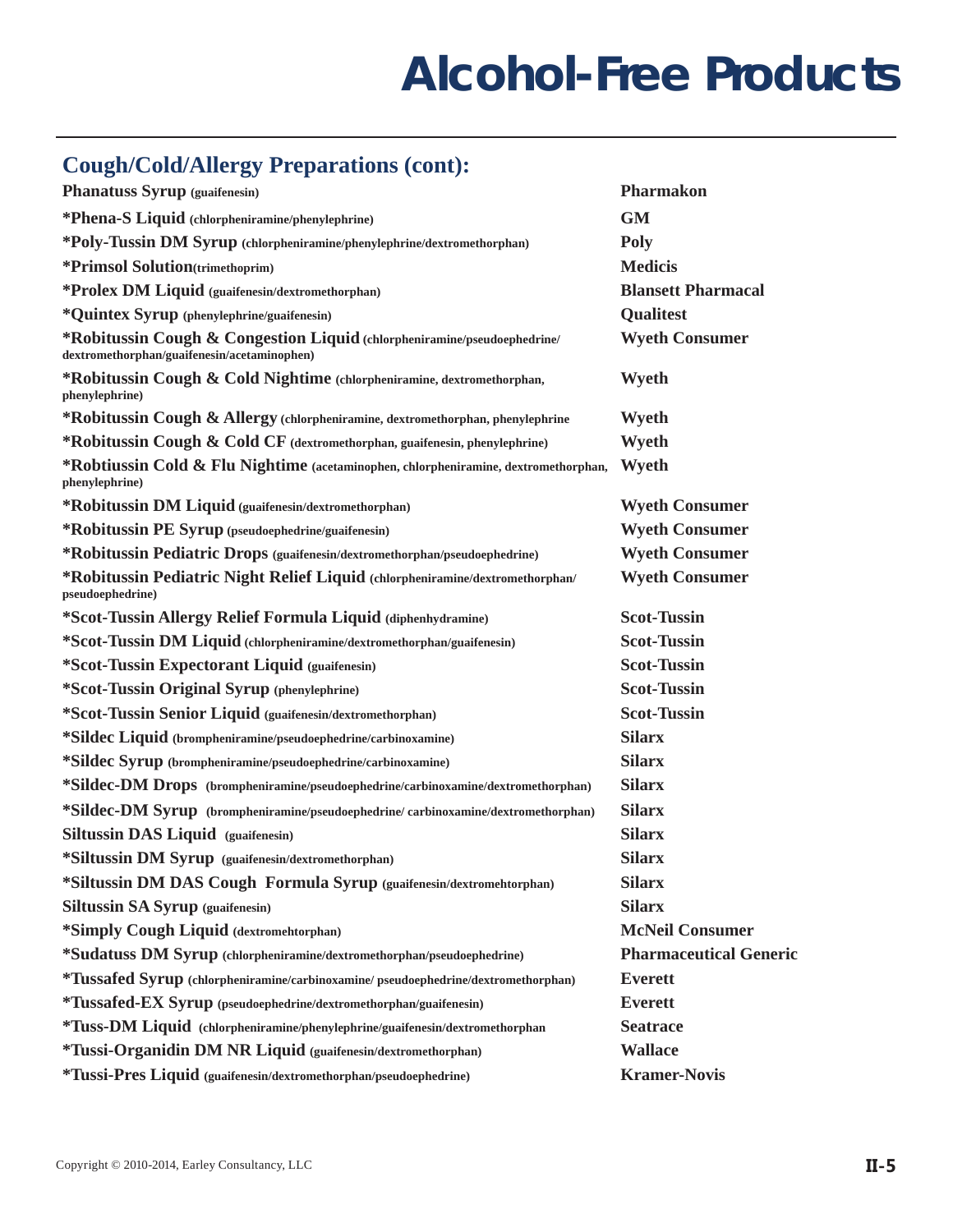#### **Cough/Cold/Allergy Preparations (cont):**

| *Tylenol Cold Children's Liquid (chlorpheniramine/pseudoephedrine/acetaminophen)                                            | <b>McNeil Consumer</b>      |
|-----------------------------------------------------------------------------------------------------------------------------|-----------------------------|
| *Tylenol Cold Infants' Drops (acetaminophen/pseudoephedrine)                                                                | <b>McNeil Consumer</b>      |
| *Tylenol Flu Children's Suspension (chlorpheniramine/pseudoephedrine/<br>dextromethorphan/acetaminophen)                    | <b>McNeil Consumer</b>      |
| *Tylenol Flu Night Time Max Strength Liquid (acetaminophen/doxylamine/<br>diphenhydramine/pseudoephedrine/dextromethorphan) | <b>McNeil Consumer</b>      |
| *Tylenol Sinus Children's Liquid (acetaminophen/pseudoephedrine)                                                            | <b>McNeil Consumer</b>      |
| *Vicks Dayquil Multi-symptom cold/flu relief (acetaminophen, dextromethorphan,<br>phenylephrine)                            | <b>Procter &amp; Gamble</b> |
| *Vicks 44E Pediatric Liquid (guaifenesin/dextromethorphan)                                                                  | <b>Procter &amp; Gamble</b> |
| *Vicks 44M Pediatric Liquid (chlorpheniramine/pseudoephedrine/dextromethorphan)                                             | <b>Procter &amp; Gamble</b> |
| *Z-Cof DM Syrup (guaifenesin/dextromethorphan/pseudoephedrine)                                                              | <b>Zyber</b>                |

#### **Ear/Nose/Throat Products:**

| <b>4-Way Saline Moisturizing Mist Spray</b>                  | <b>Bristol-Myers</b>   |
|--------------------------------------------------------------|------------------------|
| <b>Ayr Baby Saline Spray</b>                                 | Ascher, B.F.           |
| <b>Bucalcide Solution</b> (benzocaine)                       | <b>Sever Pharmatec</b> |
| <b>Bucalcide Spray</b> (benzocaine)                          | <b>Sever Pharmatec</b> |
| <b>Bucalsep Solution</b> (benzocaine)                        | Gil                    |
| <b>Bucalsep Spray</b> (benzocaine)                           | Gil                    |
| <b>Cepacol Sore Throat Liquid (benzocaine)</b>               | <b>Combe</b>           |
| <b>Gly-oxide Liquid</b> (carbamide peroxide)                 | <b>GlaxoSmithKline</b> |
| <b>Consumer Orasept Mouthwash/Gargle Liquid (benzocaine)</b> | <b>Pharmakon Labs</b>  |
| <b>Zilactin Baby Extra Strength Gel (benzocaine)</b>         | <b>Zila Consumer</b>   |
|                                                              |                        |

#### **Gastrointestinal Agents**

**Imogen Liquid (loperamide) Pharmaceutical Kaopectate (bismuth subsalicyate) Ethex**

#### **Generic**

|  | Kaopectate Suspension (bismuth subsalicylate) |  |  |
|--|-----------------------------------------------|--|--|
|--|-----------------------------------------------|--|--|

#### **Consumer**

**Liqui-Doss Liquid (mineral oil) Ferndale**

#### **Hematinics**

**Irofol Liquid (iron) Dayton**

**Pharmacia**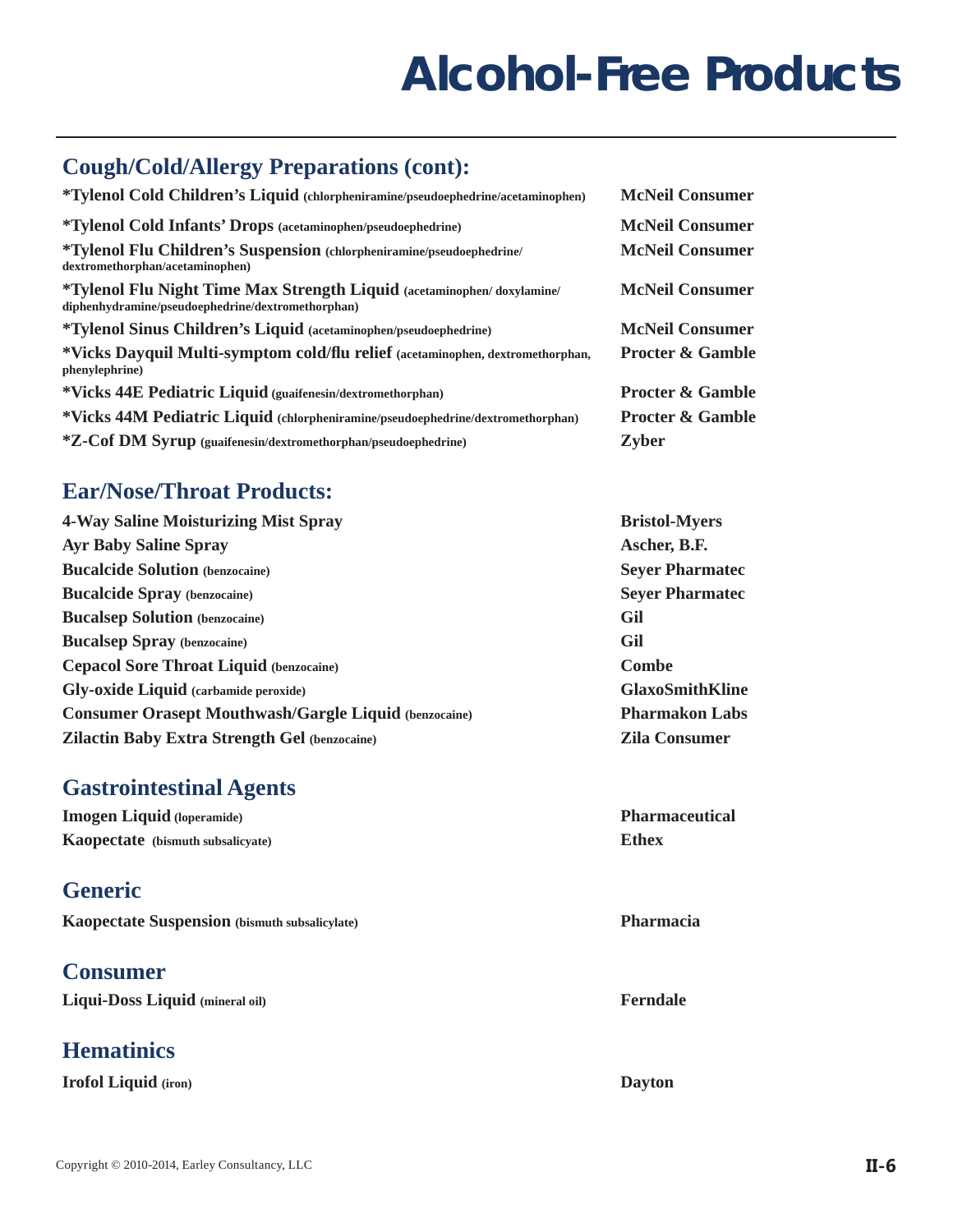#### **Miscellaneous**

**Cytra-2 Solution (sodium citrate salts) Cypress Cytra-K Solution (sodium citrate salts) Cypress Emetrol Solution (phosphorated carbohydrate) Pharmacia Consumer**

#### **Psychotropics**

**\*Thorazine Syrup (chlorpromazine) GlaxoSmithKline**

#### **Topical Products**

**Aloe Vesta 2-N-1 Antifungal Ointment (miconazole) Convatec Fleet Pain Relief Pads (pramoxine) Fleet Neutrogena Acne Wash Liquid Neutrogena** Neutrogena **Neutrogena Antiseptic Liquid Community Community Community Community Community Community Community Community Community Community Community Community Community Community Community Community Community Community Community Co Neutrogena Clear Pore Gel Neutrogena** Neutrogena **Neutrogena T/Derm Liquid Neutrogena** Neutrogena **Neutrogena Toner Liquid Community Community Community Community Community Community Community Community Community Community Community Community Community Community Community Community Community Community Community Communi Podiclens Spray (benzalkonium chloride) Woodward Sea Breeze Foaming Face Wash Gel Clairol**

#### **Vitamins/Minerals/Supplements**

| Apetigen Elixir (vitamins A & E/multivitamin)                        | <b>Pharma</b>  |
|----------------------------------------------------------------------|----------------|
| Genesupp-500 Liquid (multivitamin)                                   | <b>Pharma</b>  |
| <b>Genetect Plus Liquid (multivitamin/iron)</b>                      | <b>Pharma</b>  |
| Multi-Delyn w/Iron Liquid (multivitamin/iron)                        | <b>Silarx</b>  |
| Poly-Vi-Sol Drops (multivitamin)                                     | <b>Mead J</b>  |
| Poly-Vi-Sol w/Iron Drops (multivitamin/iron)                         | <b>Mead</b> J  |
| Strovite Forte Syrup (multivitamin/iron/folic acid)                  | <b>Everett</b> |
| Supervite Liquid (multivitamin/B complex/folic acid/multivitamin)    | <b>Sever P</b> |
| <b>Suplevit Liquid</b> (multivitamin/iron)                           | Gil            |
| Tri-Vi-Sol Drops (multivitamin)                                      | <b>Mead J</b>  |
| Tri-Vi-Sol w/Iron Drops (multivitamin/iron)                          | <b>Mead J</b>  |
| Vitafol Syrup (multivitamin/iron/folic acid/vitamin E/calcium salts) | <b>Everett</b> |
|                                                                      |                |

**Pharmaceutical Generic Pharmaceutical Generic Pharmaceutical Generic Mead Johnson Mead Johnson Seyer Pharmatec Mead Johnson Mead Johnson**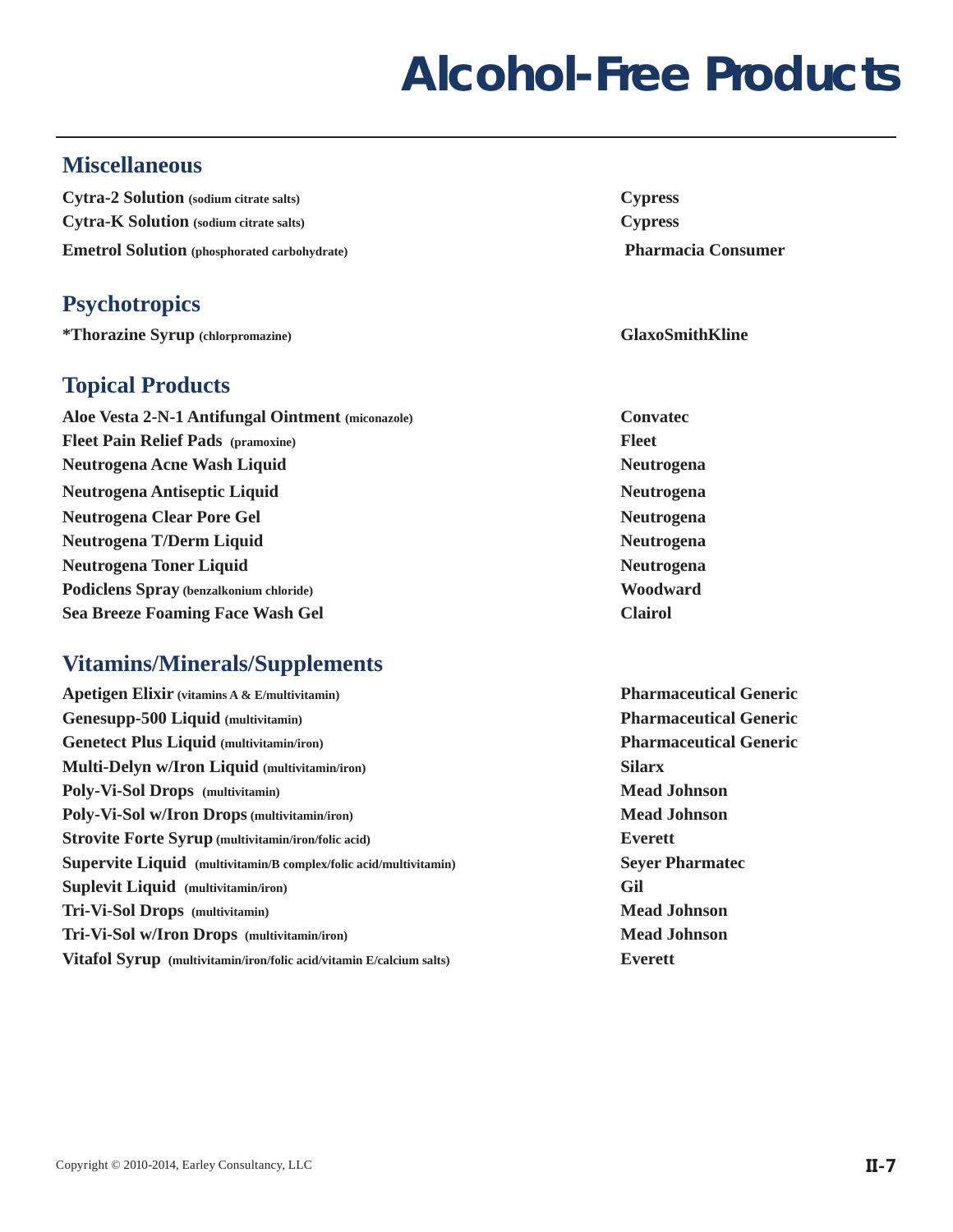### **Section Three** *Avoiding Incidental Exposure to Alcohol*

New markers for alcohol use, ethylglucuronide (EtG), ethylsulfate (EtS) and others, have added tremendous value to routine drug testing by their capacity to better document abstinence (allowing for more authoritative advocacy) and sensitively to detect early relapse (allowing for earlier assistance). Since these new markers are highly sensitive, it's important that individuals being tested try to avoid exposure to products containing alcohol that might cause positive tests. This issue is identical to that of avoiding poppy seeds to avoid a positive test for morphine. However, there are many more products containing alcohol.

**Please note that this list is not exhaustive, therefore it is recommended that patients check labels or with manufacturers before using.**

#### **Possible Sources of Incidental Exposure**

#### *Foods*

Foods can contain trace amounts or large quantities of alcohol. Avoid desserts and other foods cooked with or containing alcoholic beverages such as vodka, sherry, wine, etc. Also avoid foods containing significant amounts of vanilla extract (especially if added to drinks), wine vinegar, soy sauces and other condiments with alcohol content on their labels.

#### *Hygiene Products*

Many hygiene related products, such as mouthwashes, contain alcohol and should be avoided. For a comprehensive list of hygiene products that contain alcohol, please read the Alcohol-Containing Products Table on the following pages.

#### *Over-the-Counter (OTC) Medications*

Over-the-counter medications, such as cough syrup and tinctures, contain alcohol and should be avoided. Please review the *Alcohol Content of Over-the-Counter Medications* on the following pages for a more detailed breakdown of OTCs that contain alcohol.

#### *Prescription Medications*

Many prescription medications, including asthma inhalers, contain alcohol or ethanol. Always ask your health care provider prior to taking any prescription medications.

#### *Other Sources of Alcohol*

Alcohol can be found in many common products including communion wine and "alcohol-free" beer and wine. Recovering patients should also avoid products like hand sanitizers, deodorant sprays, cosmetics and insecticides that contain ethanol vapor and can be inhaled or absorbed through skin application.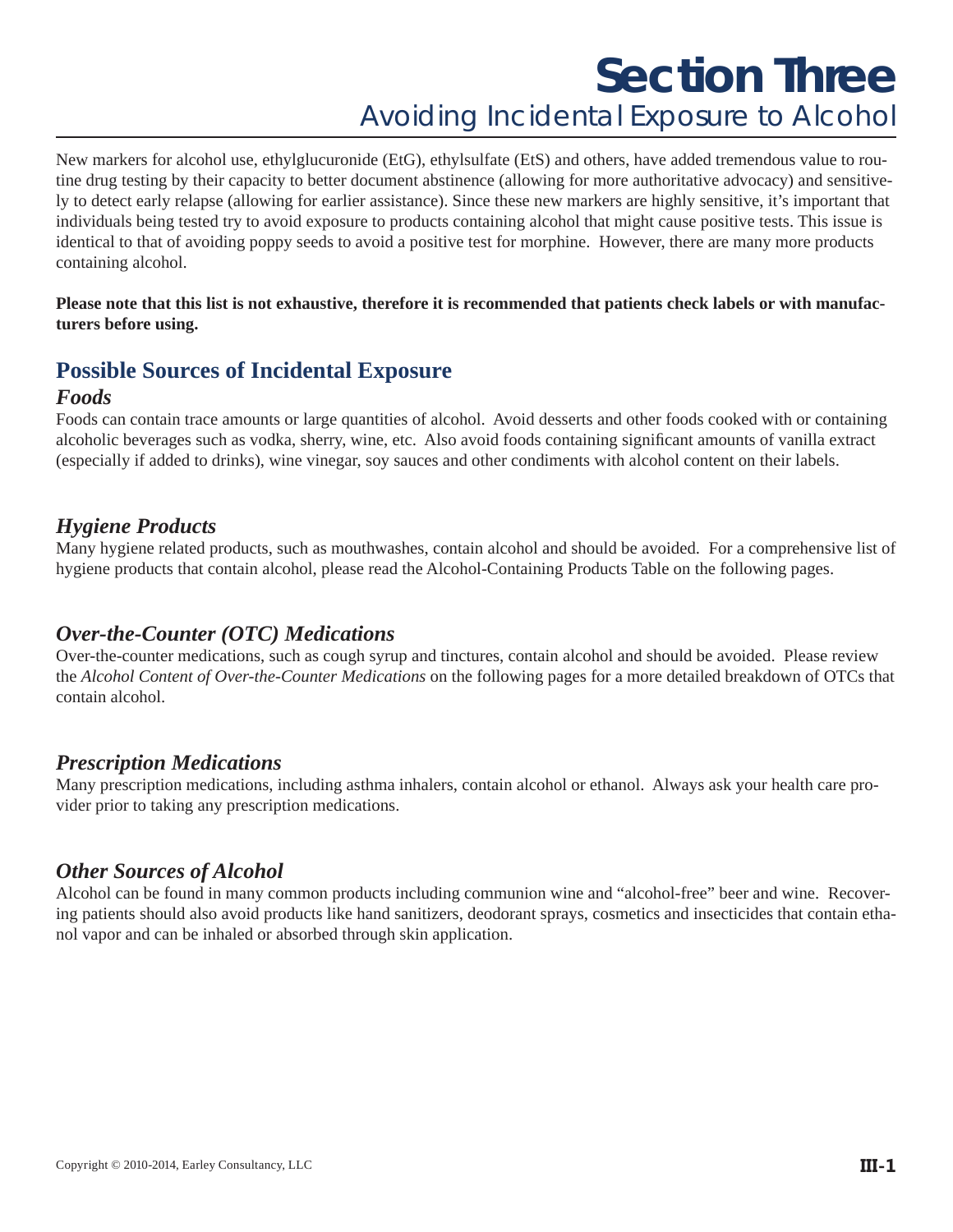### **Incidental Alcohol Exposure** *Alcohol-Containing Products*

#### **Alcohol-Containing Products Table**

**The following is a list of products and their alcohol contents. Not all of these would actually be likely to be sources of incidental exposure and some would result in very toxic effects if there was much exposure (i.e. Clorox).**

| <b>Product</b>                                           | <b>Alcohol</b> % |
|----------------------------------------------------------|------------------|
| <b>ABIN Primer &amp; Sealer</b>                          | 35               |
| Afta After Shave Skin Conditioner 3 OZ.                  | $5 - 15$         |
| <b>Afta Pre-Electric Shave Lotions</b>                   | 50-60            |
| Ajax Antibacterial Dishwashing Liquid 19 OZ.             | $5-10$           |
| Ajax Dishwashing Liquid Antibacterial Hand Soap 38 OZ.   | $1-5$            |
| <b>Aqua Mix Laminate Plus</b>                            | $\leq$ 9         |
| Aqua Mix Tile Plus More Cleaner-10/31/2000               | $\leq$ 9         |
| <b>Ariel Liquid Laundry Detergent</b>                    | $1-5$            |
| <b>Armor All Odor Eliminator</b>                         | $3 - 7$          |
| <b>Armor All Odor Eliminator-01/01/2001</b>              | $1 - 10$         |
| <b>Arrid Total Gel-All Scents</b>                        | $7 - 12$         |
| <b>Avon Black Suede After Shave</b>                      | 60-98            |
| <b>Avon Black Suede Cologne Spray</b>                    | 60-98            |
| <b>Avon Clearskin Targeted Blemish Remover</b>           | 9.995            |
| <b>Avon Dreamlife Eau de Parfum Spray</b>                | 60-98            |
| Avon Far Away Sensual Embrace Eau de Parfum Spray        | 60-98            |
| <b>Avon Ginger Scents Spray Ginger Fresh Body Mist</b>   | 60-98            |
| <b>Avon Haiku Eau de Parfum Spray</b>                    | 60-98            |
| <b>Avon Imari Eau de Cologne Spray</b>                   | 60-98            |
| <b>Avon Intrigue Cologne Spray</b>                       | 60-98            |
| <b>Avon Lil Hugs Gentle Splash</b>                       | 60-98            |
| <b>Avon Little Black Dress Eau de Parfum Spray</b>       | 60-98            |
| <b>Avon Memorable Eau de Parfum Spray</b>                | 60-98            |
| <b>Avon Mesmerize for Men Cologne Spray</b>              | 60-98            |
| <b>Avon Midnight Frost Fragrance Spray</b>               | 60-98            |
| <b>Avon Moisture Effective Eye Makeup Remover Lotion</b> | 60-98            |
| <b>Avon MUSK FOR BOYS</b>                                | 60-98            |
| <b>Avon NAIL EXPERTS Strong Results</b>                  | 21.74            |
| <b>Avon NATURALS Body Spray, Almond</b>                  | 60-98            |
| <b>Avon NATURALS Body Spray, Cucumber Melon</b>          | 60-98            |
| <b>Avon NATURALS Body Spray, Gardenia</b>                | 60-98            |
| <b>Avon NATURALS Body Spray, Lily</b>                    | 60-98            |
| <b>Avon NATURALS Body Spray, Peach</b>                   | 60-98            |
| <b>Avon NATURALS Body Spray, Plumeria</b>                | 60-98            |
| <b>Avon NATURALS Body Spray, Raspberry</b>               | 60-98            |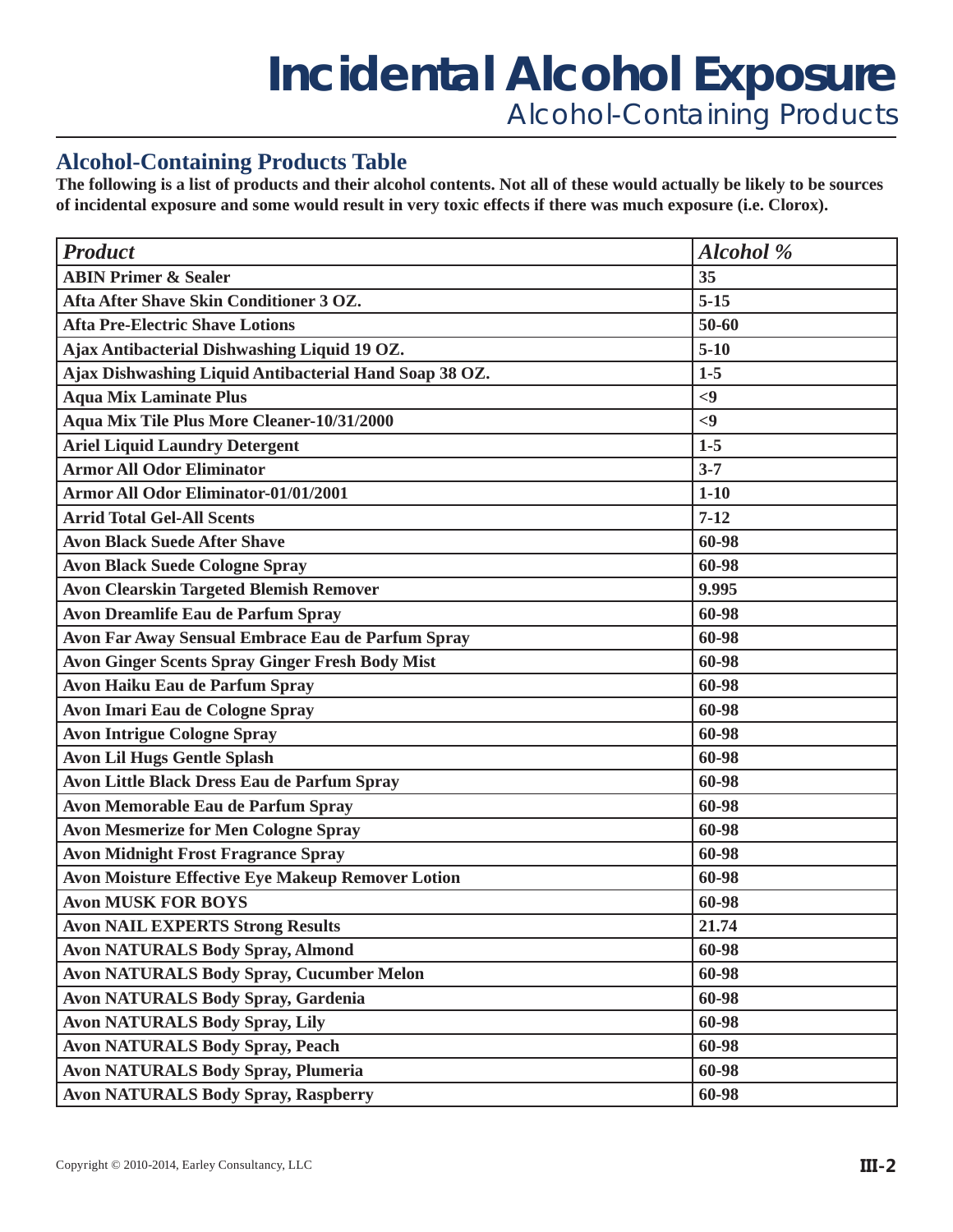| <b>Product</b>                                                                                  | Alcohol % |
|-------------------------------------------------------------------------------------------------|-----------|
| <b>Avon NATURALS Body Spray, Sea</b>                                                            | 60-98     |
| <b>Avon NATURALS Body Spray, Vanilla</b>                                                        | 60-98     |
| <b>Avon Night Evening Magic Cologne Spray</b>                                                   | 60-98     |
| <b>Avon Passion Dance for Men</b>                                                               | 60-98     |
| <b>Avon Passion Dance for Women</b>                                                             | 60-98     |
| <b>Avon Perceive Eau de Parfum Spray for Women</b>                                              | 60-98     |
| <b>Avon Perceive For Men Cologne Spray</b>                                                      | 60-98     |
| <b>Avon Pink Suede Eau de Toilette Spray</b>                                                    | 60-98     |
| Avon Planet Spa White Tea Energizing Face and Body Mist                                         | 60-98     |
| <b>Avon Prospect Eau de Toilette Spray</b>                                                      | 60-98     |
| <b>Avon Radiant Moments Body Spray</b>                                                          | 60-98     |
| <b>Avon RARE GOLD Eau de Parfum Spray</b>                                                       | 60-98     |
| <b>Avon RARE PEARLS Eau de Parfum Spray</b>                                                     | 60-98     |
| <b>Avon Simply Radiant Shimmering Body Spray</b>                                                | 60-98     |
| <b>Avon Vintage Cologne Spray</b>                                                               | 60-98     |
| <b>Avon WILD COUNTRY After Shave</b>                                                            | 60-98     |
| <b>Avon WILD COUNTRY Cologne Spray</b>                                                          | 60-98     |
| <b>Avon Wild Country Outback After Shave Lotion</b>                                             | 60-98     |
| <b>Avon Wild Country Outback Eau De Toilette Spray</b>                                          | 60-98     |
| Bath & Body Instant Anti-Bacterial Hand Gel-Freesia                                             | 60        |
| <b>Bay Rum After Shave Balm</b>                                                                 | 30        |
| <b>Bold Liquid Laundry Detergent</b>                                                            | $1-5$     |
| <b>Bravo Platinum Series Metered Air Freshener</b>                                              | 15-25     |
| <b>Bulls Eye Clear Shellac</b>                                                                  | 55        |
| Cascade Crystal Clear Plus Shine Shield Rinse Agent 8.45 fl oz                                  | $3 - 7$   |
| <b>Cheer Liquid Laundry Detergent</b>                                                           | $1-5$     |
| Clorox Dual Action Toilet Bowl Cleaner 1 Pt. 9 Fl. Oz. (Chambered Bottle)                       | $1 - 5$   |
| <b>Clorox Spring Mist Disinfecting Spray-Floral Fresh 18 Oz. (aerosol)</b>                      | 60-80     |
| <b>Cutter All Family Insect Repellent 2 Aerosol</b>                                             | 35        |
| <b>Cutter All Family Insect Repellent Mosquito Repellent Pump Spray</b>                         | 39        |
| <b>Cutter Insect Repellent</b>                                                                  | 17        |
| Cutter Skinsations Insect Repellent 1, Aloe & Vitamin E, Clean Fresh Scent                      | 50        |
| Cutter Unscented Backwoods Insect Repellent, Water-Resistant Sport Formula,<br><b>Aerosol</b>   | 35        |
| <b>Cutter Unscented Backwoods Mosquito Wipes</b>                                                | 29        |
| <b>Cutter Unscented Insect Repellent</b>                                                        | 37        |
| <b>Cutter Unscented Outdoorsman Insect Repellent II Pump Spray</b>                              | 44        |
| Cutter Unscented Outdoorsman Insect Repellent, Water-Resistant Sport Formula,<br><b>Aerosol</b> | 20        |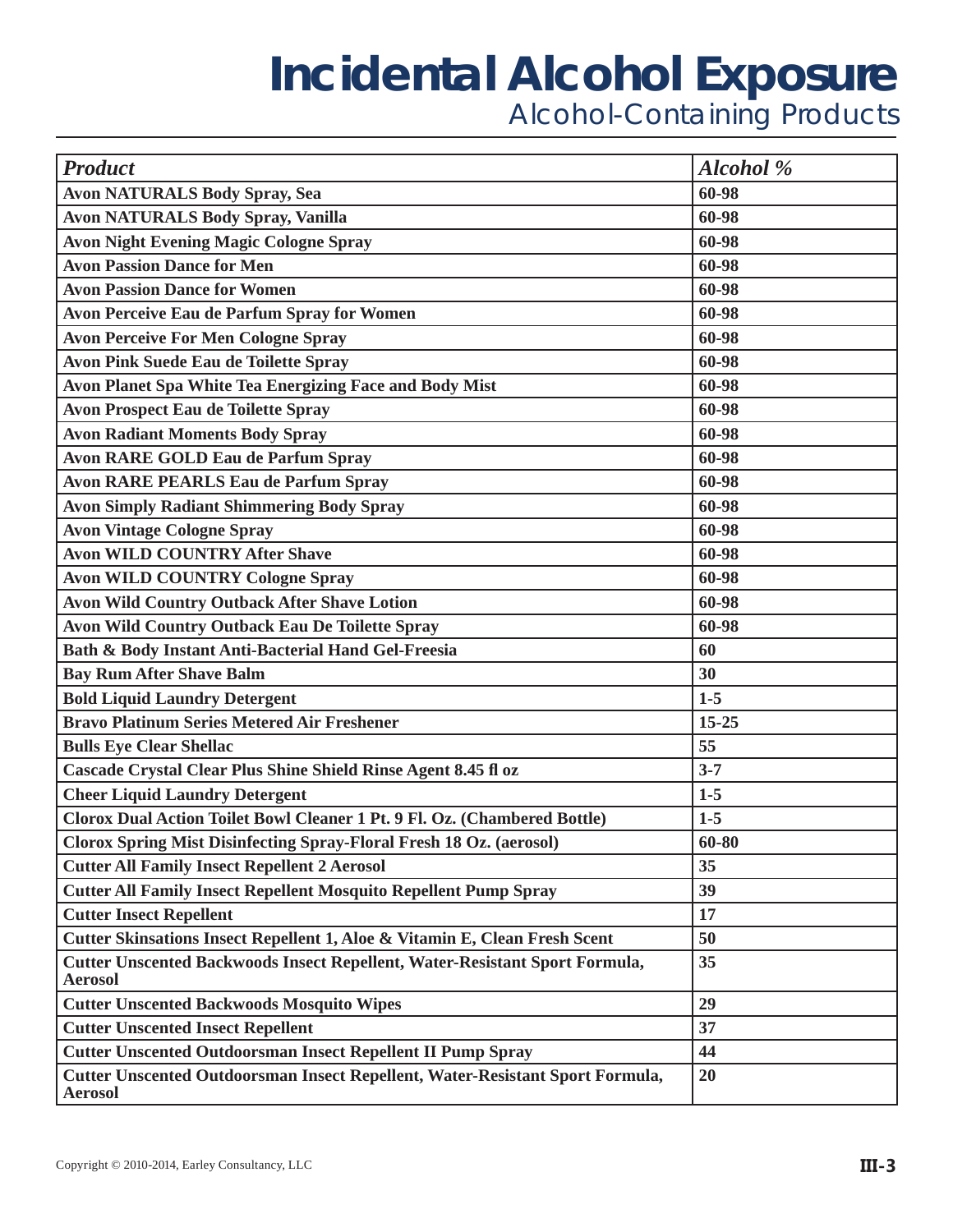| <b>Product</b>                                                           | <b>Alcohol</b> % |
|--------------------------------------------------------------------------|------------------|
| <b>DAP Easy Bond Adhesive</b>                                            | $1.0 - 5.0$      |
| <b>Dawn Manual Pot and Pan Detergent</b>                                 | $5-10$           |
| Dawn Manual Pot and Pan Detergent (Professional Line)                    | $5-10$           |
| <b>Deep Woods OFF!</b>                                                   | 50-60            |
| Deep Woods Off! Pump Spray                                               | 30-40            |
| Dermassage Dishwashing Hand Liquid - Regular                             | $1 - 5$          |
| Downy Advanced w/Wrinkle Control Fabric Softener (Clean Breeze, Mountain | $1-5$            |
| Spring)                                                                  |                  |
| <b>Downy Enhancer</b>                                                    | $1-5$            |
| <b>Downy Enhancer (Invigorating Burst and Calming Mist)</b>              | $1-5$            |
| <b>Downy Premium Care</b>                                                | $1-5$            |
| <b>Dreft Liquid Laundry Detergent</b>                                    | $1-5$            |
| <b>Easy Off Heat Activated Microwave Wipes</b>                           | $5 - 10$         |
| <b>Era Liquid Laundry Detergent</b>                                      | $1-5$            |
| <b>Fab Color Plus Ultra Power</b>                                        | $1-5$            |
| <b>Farnam Cologne &amp; Deodorant for Pets</b>                           | 20               |
| <b>Febreze Air Effects 9.7 oz Blossoms and Breeze</b>                    | $3 - 7$          |
| Febreze Air Effects 9.7 oz Citrus and Light                              | $3 - 7$          |
| Febreze Air Effects 9.7 oz Spring and Renewal                            | $3 - 7$          |
| <b>Febreze Concentrated Fabric Refresher</b>                             | $12 - 17$        |
| <b>Febreze Fabric Refresher</b>                                          | $1-5$            |
| <b>Fire Up II Firestarter</b>                                            | < 85             |
| <b>Gain Liquid Laundry Detergent</b>                                     | $1-5$            |
| <b>Giant Auto Dish Detergent 75 OZ BOX</b>                               | $1 - 5$          |
| <b>Giant Pure Power Auto Dish Detergent Lemon 45 OZ BOX</b>              | $1-5$            |
| <b>Glade Fragrant Mist Country Garden</b>                                | $7-13$           |
| <b>Glass Mates</b>                                                       | $4.0 - 6.0$      |
| <b>Glass Mates-05/16/2000</b>                                            | $4.0 - 6.0$      |
| <b>HOUSE SAVER Pet Stain &amp; Odor Remover</b>                          | 20               |
| <b>Invisible Shield Surface Protectant-04/11/2002</b>                    | 78               |
| <b>Ivory Snow Liquid Laundry Detergent</b>                               | $1 - 5$          |
| <b>KimCare Instant Hand Sanitizer</b>                                    | 60               |
| <b>Lady Speed Stick Clear Antiperspirant Deodorant Gel</b>               | $15 - 20$        |
| <b>Listerine Antiseptic Mouthwash</b>                                    | 26.9             |
| <b>Listerine Cool Mint Antiseptic Mouthwash</b>                          | 23               |
| <b>Listerine Fresh Burst Antiseptic Mouthwash</b>                        | 23               |
| <b>Listermint Mouthwash</b>                                              | $<$ 10           |
| <b>Loctite Crafter's All Purpose Adhesive</b>                            | $3 - 5$          |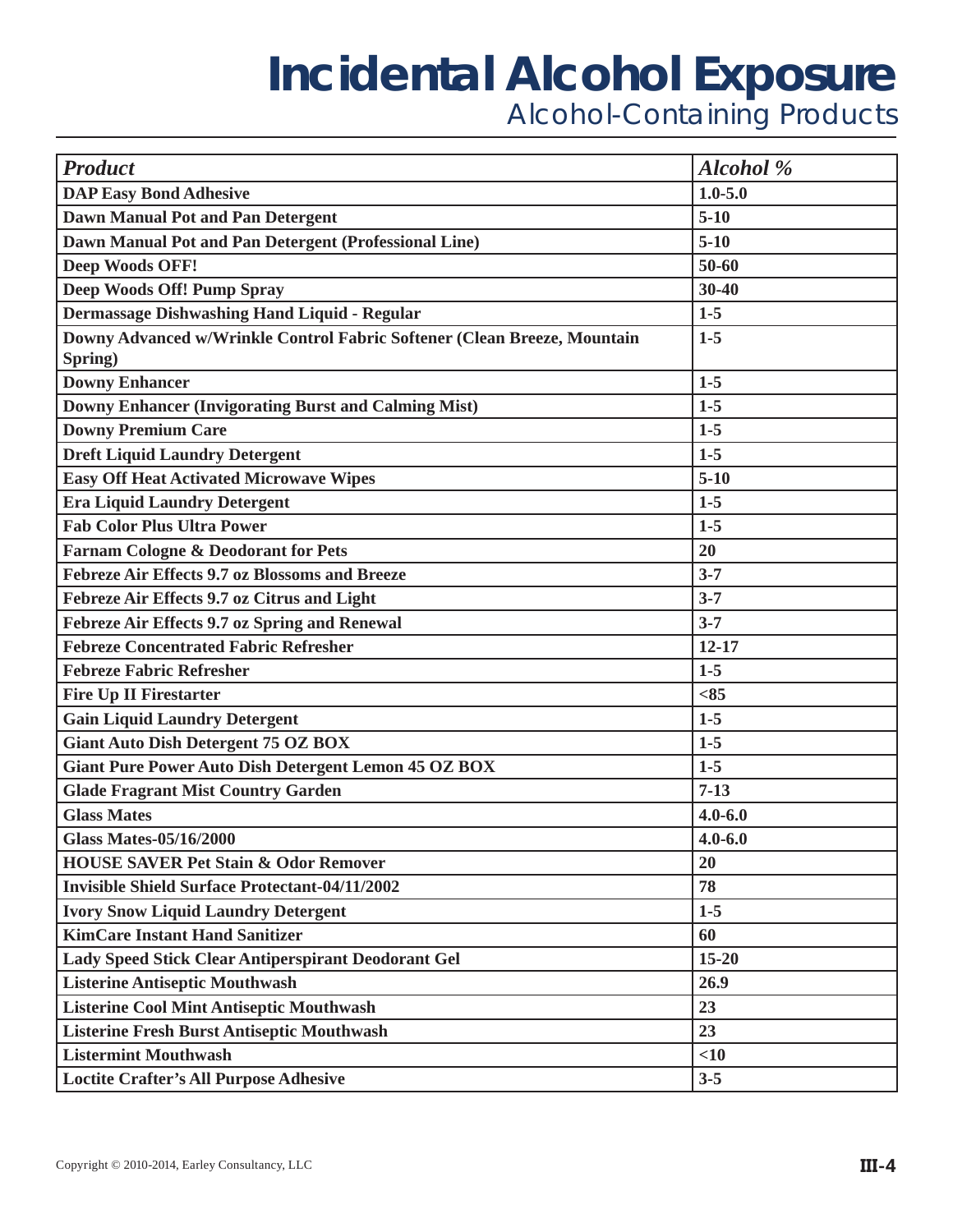| <b>Product</b>                                                    | Alcohol %   |
|-------------------------------------------------------------------|-------------|
| <b>Loctite Fabric Glue</b>                                        | $3 - 5$     |
| <b>Loctite Outdoor Fixture Adhesive</b>                           | $1-5$       |
| <b>LOreal Pumping Curls for Curly Hair</b>                        | 41          |
| <b>Lysol Brand Antibacterial Hand Gel</b>                         | 63          |
| Lysol Brand Disinfectant Spray, Antibacterial, Original Scent     | 79.0        |
| <b>Lysol Brand II Disinfectant Plus Fabric Refresher 12 oz</b>    | 85          |
| <b>Lysol Brand II Disinfectant Spray-Country Scent (aerosol)</b>  | 79          |
| <b>Lysol Brand Sanitizing Wipes-Citrus Scent</b>                  | $8 - 10$    |
| Lysol Brand Sanitizing Wipes-Spring Waterfall 52 oz               | $8 - 10$    |
| <b>Lysol Brand Scrubbing Wipes-Orange Breeze Scent</b>            | $8 - 12$    |
| <b>Martin Weber Blue Label Fixatif Spray</b>                      | 60-70       |
| <b>Martin Weber Cleaning Solution</b>                             | 31          |
| Mr Muscle Pot & Pan Detergent                                     | $3 - 7$     |
| Nair Hair Remover Kit, Cold Wax Strips Pretreatment Towelette     | $5 - 20$    |
| <b>New-Skin Liquid Bandage</b>                                    | 5           |
| <b>Nilodor Air Freshener-Floral</b>                               | $0.5 - 3.5$ |
| <b>Nilodor Carpet Care Deodorizing Spot/Stain Remover</b>         | $2 - 6$     |
| <b>Nilodor Deodorizing Carpet Extractor</b>                       | $2 - 6$     |
| <b>Nilodor Odor Neutralizer</b>                                   | $0.5 - 3.5$ |
| <b>Nilotex Carpet Care</b>                                        | $2 - 6$     |
| <b>Off Skintastic Insect Repellent for Kids</b>                   | $>90$       |
| Off! Deep Woods for Sportsmen Insect Repellent IV, Aerosol        | 50-60       |
| Off! Deep Woods Insect Repellent V Spray, Unscented               | 50-60       |
| <b>Off! Skintastic IV</b>                                         | 90-95       |
| <b>Old English Furniture Wipes</b>                                | $4 - 8$     |
| <b>Oust Air Sanitizer, Outdoor Scent</b>                          | 60-70       |
| <b>Oust Bathroom Citrus Scent Fan .40 oz.</b>                     | 40-60       |
| <b>Oust Bathroom Outdoor Scent Fan</b>                            | 40-60       |
| <b>Palmolive Original Hand Dishwashing Liquid</b>                 | 4.3         |
| Paul Mitchell Freeze & Shine Super Spray                          | $>60$       |
| Paul Mitchell Freeze & Shine Super Spray (New)                    | <60         |
| <b>Paul Mitchell Soft Sculpting Spray Gel</b>                     | $<$ 20      |
| <b>Pine Power Disinfectant Cleaner</b>                            | < 5.0       |
| <b>Purell Instant Hand Sanitizer</b>                              | 62          |
| <b>Purell Instant Hand Sanitizer Dry Hands Formula</b>            | 62          |
| <b>Purell Instant Hand Sanitizer Packets</b>                      | 62          |
| Purell Instant Hand Sanitizer with Aloe, Moisturizers & Vitamin E | 62          |
| <b>Purell Instant Hand Sanitizer, Original</b>                    | 62          |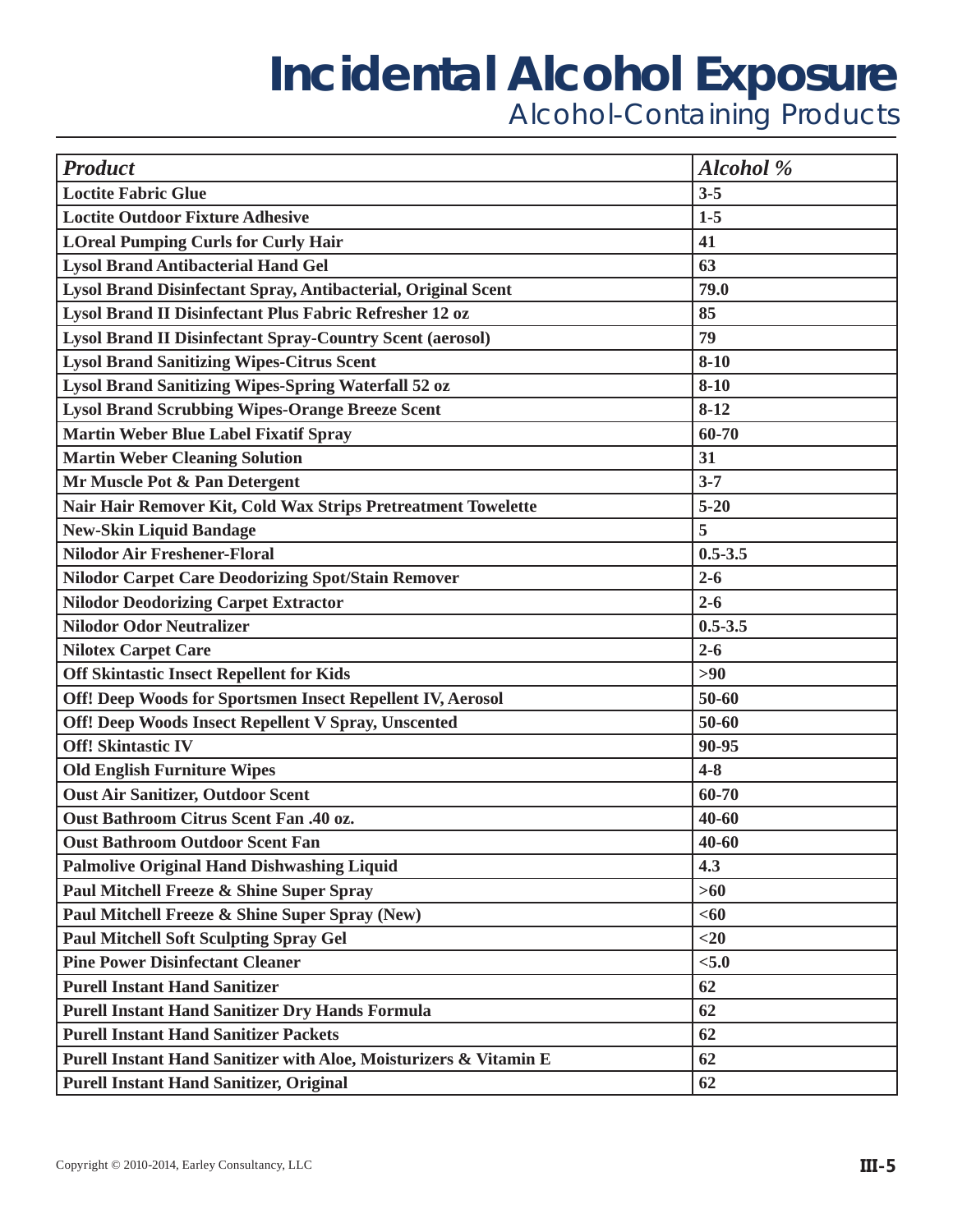| <b>Product</b>                                                         | <b>Alcohol</b> % |
|------------------------------------------------------------------------|------------------|
| <b>Purell Kids Own Berry Blast</b>                                     | 62               |
| <b>Radio Shack 951 Low Residue Soldering Paste Flux</b>                | 73               |
| <b>Radio Shack Cleaner/Degreaser</b>                                   | 27               |
| <b>Radio Shack Professional Tape Head Cleaner</b>                      | $15 - 20$        |
| <b>Rain X Marine Windshield Treatment</b>                              | 70-95            |
| Rain X The Invisible Windshield Wiper                                  | 86               |
| Rain-X Anti-Fog                                                        | 70-99            |
| <b>Rain-X Windshield Wax</b>                                           | 70-95            |
| Repel Hunters' Insect Repellent with Earth Scent, 55 Percent DEET      | $<$ 45           |
| Repel Insect Repellent Family Formula Spray Pump, 23 Percent DEET      | 44               |
| Repel Insect Repellent Scented Family Formula Aerosol, 23 Percent DEET | 48.3             |
| Repel Insect Repellent Sportsmen Formula Spray Pump, 25 Percent DEET   | 55               |
| Repel Insect Repellent Sportsmen Max Formula, 40 Percent DEET          | 43.7             |
| <b>Repel Lemon Eucalyptus Insect Repellent Lotion</b>                  | $<$ 10           |
| <b>Repel Lemon Eucalyptus Insect Repellent Spray Lotion</b>            | $<$ 10           |
| <b>Soft Soap Hand Sanitizer - Gel</b>                                  | 60-65            |
| Spic and Span 10X Concentrate Disinfecting All Purpose Spray           | $12 - 25$        |
| <b>Spic and Span Floor and Multi Surface Cleaner</b>                   | $0 - 5$          |
| <b>Spray N Wash Laundry Stain Remover</b>                              | $2 - 3$          |
| <b>Static Guard</b>                                                    | 70-72            |
| <b>Survivor Lemon Eucalyptus Insect Repellent Lotion</b>               | $<$ 10           |
| <b>TEN O SIX Medicated Deep Pore Cleanser</b>                          | <15              |
| <b>Time Mist Air Freshener W/Odor Counteractant</b>                    | 15-25            |
| <b>Ultra Downy Liquid Fabric Softener</b>                              | $1-5$            |
| Valspar One & Only Interior/Exterior Multi Purpose Flat Black Finish   | $5-10$           |
| Valspar One & Only Multi Purpose Gloss Enamel, Almond                  | $5-10$           |
| Valspar One & Only Multi Purpose Gray Metal Primer                     | $5-10$           |
| <b>Viadent Advanced Care Rinse</b>                                     | $5-10$           |
| Wet Ones Antibacterial Moist Towelettes, Citrus                        | 9.6              |
| Wet Ones Antibacterial Moist Towelettes, Travel Pack, Citrus           | 9.6              |
| Wet Ones Antibacterial Portable Washcloths, Ultra                      | $0-9.6$          |
| Wet Ones Kids Antibacterial Wipes, Wild Watermelon & Ballistic Berry   | $0 - 9.6$        |
| Wet Ones Moist Towelettes with Aloe, Travel Pac                        | $0 - 10.5$       |
| Wet Ones Moist Towelettes with Vitamin E & Aloe                        | $0 - 10.5$       |
| Wet Ones Portable Washcloths with Vitamin E & Aloe, Ultra              | $0 - 10.5$       |
| Wet Ones Ultra Portable Antibacterial Wash Cloths                      | 9.6              |
| Wet Ones, Antibacterial Moist Towelettes, Thick Cloths                 | 9.6              |
| <b>Zep Tile and Terrazzo Cleaner</b>                                   | $5 - 15$         |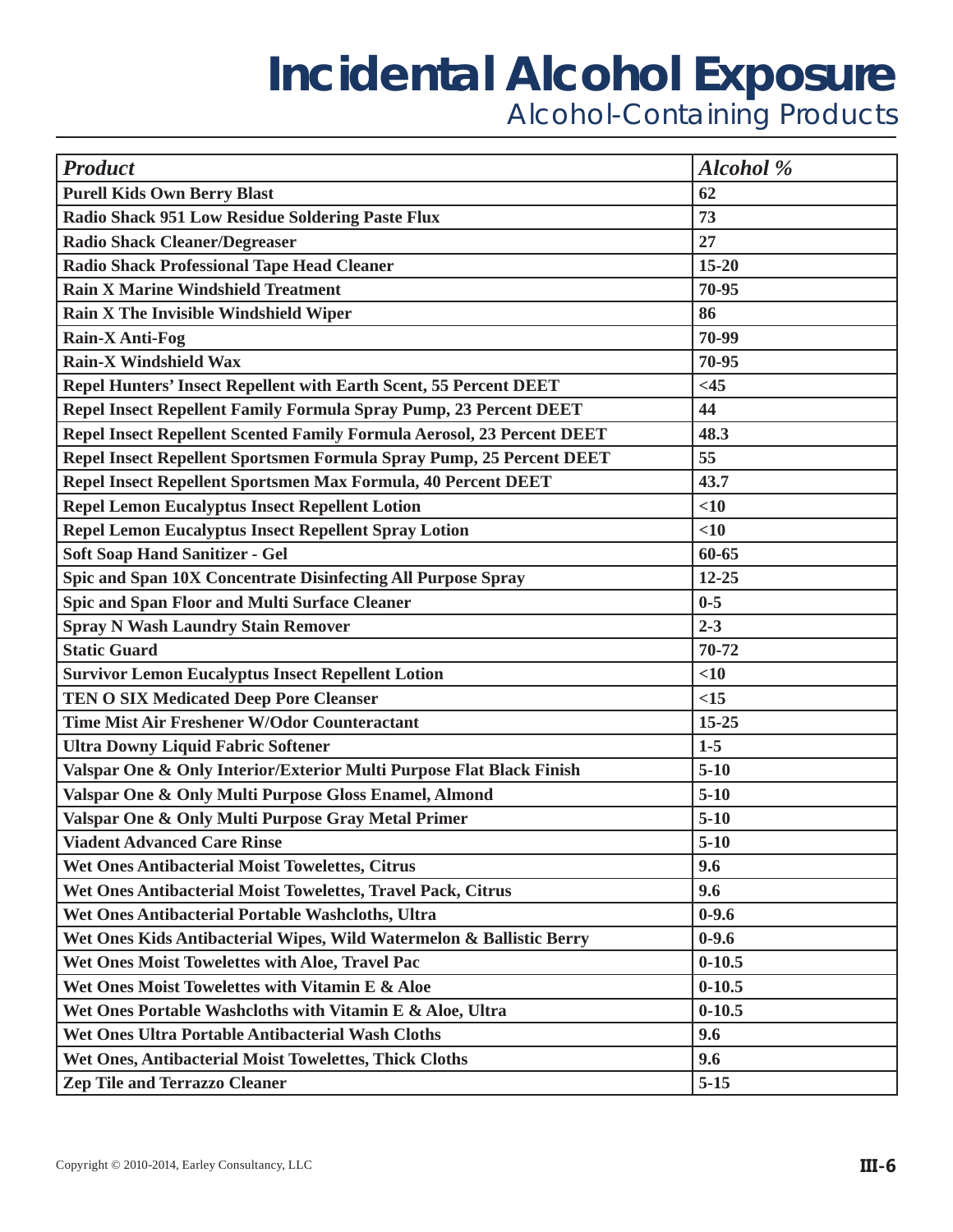*Alcohol Content of Over-the-Counter Medications*

#### **Over-the-Counter Medications Alcohol Content Table**

| <b>Item</b>                         | Use                                                          | <b>Manufacturer</b>            | Alcohol %               |
|-------------------------------------|--------------------------------------------------------------|--------------------------------|-------------------------|
| <b>Ambenyl</b>                      | cough suppressant                                            | <b>Forest</b>                  | 5                       |
| <b>Ambenyl-D</b>                    | expectorant, nasal decongestant,<br>cough suppressant        | <b>Forest</b>                  | 9.5                     |
| <b>Anesol</b>                       | oral antiseptic, anesthetic                                  | Whitehall                      | 70                      |
| <b>AsbronG Elixir</b>               | anti-asthmatic                                               | <b>Sandoz</b>                  | 15                      |
| <b>Bayer children's Cough Syrup</b> | cough suppressant, nasal<br>decongestant                     | <b>Glenbrook</b>               | 5                       |
| <b>Benadryl Decongestant Elixir</b> | antihistamine                                                | <b>Parke-Davis</b>             | 5                       |
| <b>Benadryl Elixir</b>              | antihistamine                                                | <b>Parke-Davis</b>             | 14                      |
| <b>Benylin Cough Syrup</b>          | cough suppressant                                            | <b>Parke-Davis</b>             | 5                       |
| <b>Benylin DM</b>                   | cough suppressant                                            | <b>Parke-Davis</b>             | 5                       |
| <b>Bronkolixir</b>                  | bronchodilator, decongestant                                 | Winthrop                       | 19                      |
| <b>Cepacol/Cepacol Mint</b>         | mouthwash, gargle                                            | <b>Lakeside</b>                | 14.5                    |
| <b>Ce-Vi-Sol</b>                    | vitamin C drops (infant)                                     | <b>Mead-Johnson</b>            | 5                       |
| <b>Cheracol D</b>                   | cough suppressant, decongestant                              | Upjohn                         | 4.75                    |
| <b>Cheracol Plus</b>                | cough suppressant, decongestant                              | Upjohn                         | 8                       |
| <b>Chlor-Trimeton Allergy Syrup</b> | antihistamine                                                | <b>Schering</b>                | $\overline{7}$          |
| <b>Choedyl Elixir</b>               | bronchodilator                                               | <b>Parke-Davis</b>             | 20                      |
| <b>Colace Syrup</b>                 | laxative                                                     | <b>Mead-Johnson</b>            | $\mathbf{1}$            |
| <b>Colgate Mouthwash</b>            | mouthwash/gargle                                             | <b>Colgate-Palmolive</b>       | 15.3                    |
| <b>CONTAC Nighttime</b>             | antihistamine, analgesic, cough<br>suppressant, decongestant | <b>SmithKline</b>              | 25                      |
| <b>Dilaudid Cough Syrup</b>         | cough suppressant, analgesic                                 | <b>Knoll</b>                   | 5                       |
| <b>Dimetane Elixir</b>              | antihistamine                                                | A. H. Robins                   | $\overline{\mathbf{3}}$ |
| <b>Dimetane Decongestant Elixir</b> | antihistamine, decongestant                                  | A. H. Robins                   | 2.3                     |
| <b>Dimetapp Elixir</b>              | decongestant, antihistamine                                  | A. H. Robins                   | 2.3                     |
| <b>Diural Oral Suspension</b>       | diuretic, antihypertensive                                   | <b>Merck Sharp &amp; Dohme</b> | 0.5                     |
| <b>Donnatal Elixir</b>              | anti-spasmodic                                               | A. H. Robins                   | 23                      |
| Elixophyllin-Kl Elixir              | anti-asthmatic                                               | <b>Forest</b>                  | 10                      |
| <b>Feosol Elixir</b>                | iron supplement                                              | <b>SmithKline</b>              | 5                       |
| <b>Fergon Elixir</b>                | iron supplement                                              | Winthrop                       | $\overline{7}$          |
| <b>Geriplex-FS</b>                  | vitamins (geriatric)                                         | <b>Parke-Davis</b>             | 18                      |
| <b>Geritol Liquid</b>               | vitamins                                                     | <b>Beecham</b>                 | 12                      |
| <b>Geritonic Liquid</b>             | vitamins                                                     | Geriatric                      | 20                      |
| <b>Gevrabon</b>                     | vitamins                                                     | Lederle                        | 18                      |
| <b>Hycotuss</b>                     | expectorant                                                  | <b>DuPont</b>                  | <b>10</b>               |
| <b>I.L.XB12 Elixir</b>              | iron supplement                                              | <b>Kenwood</b>                 | 8                       |
| <b>Iberet Liquid</b>                | vitamins                                                     | <b>Abbott</b>                  | $\mathbf{1}$            |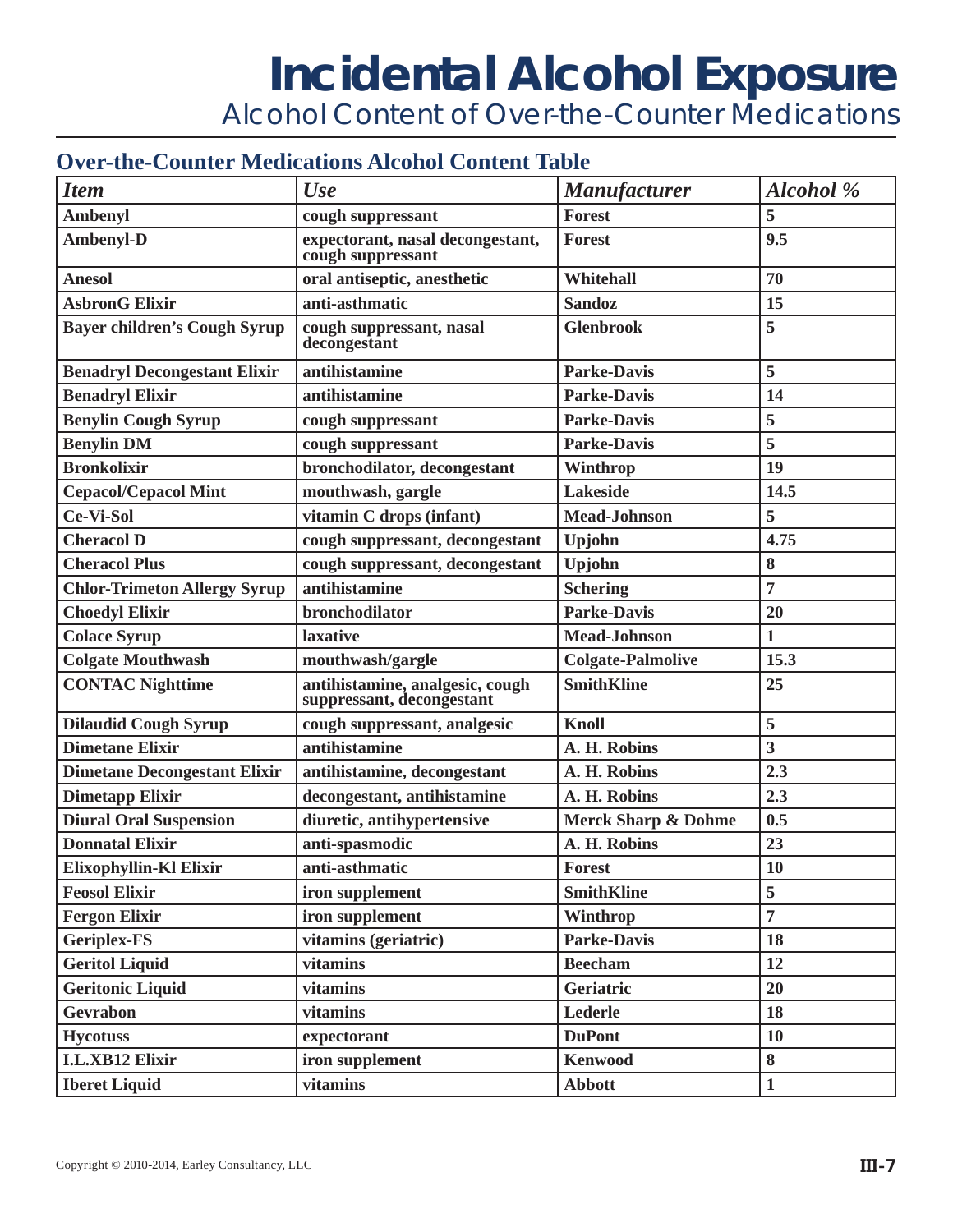*Alcohol Content of Over-the-Counter Medications*

| <b>Item</b>                         | <b>Use</b>                                      | <b>Manufacturer</b>            | <b>Alcohol</b> %        |
|-------------------------------------|-------------------------------------------------|--------------------------------|-------------------------|
| <b>Imodium A-D</b>                  | anti-diarrheal                                  | <b>McNeil</b>                  | 5.25                    |
| <b>Incremin</b>                     | vitamins                                        | Lederle                        | 0.75                    |
| <b>Indocin Oral Suspension</b>      | analgesic                                       | <b>Merck Sharp &amp; Dohme</b> | $\mathbf{1}$            |
| <b>Kaochlor S-F</b>                 | potassium supplement                            | <b>Adria</b>                   | 5                       |
| Kaon-CL 20%                         | potassium/chloride supplement                   | <b>Adria</b>                   | 5                       |
| <b>Kaon Elixir</b>                  | potassium supplement                            | <b>Adria</b>                   | 5                       |
| <b>Kay Ciel Oral Solution</b>       | potassium supplement                            | <b>Forest</b>                  | $\overline{\mathbf{4}}$ |
| Klorvess 10% Liquid                 | potassium/chloride supplement                   | <b>Sandoz</b>                  | 0.75                    |
| <b>Lanoxin Elixir Pediatric</b>     | cardiac medication                              | <b>Burrougfhs Wellcome</b>     | 10                      |
| <b>Lasix Oral Solution</b>          | diuretic                                        | <b>Hoechst-roussel</b>         | 11.5                    |
| <b>Listerine Antiseptic</b>         | mouthwash/gargle                                | <b>Warner-Lambert</b>          | 26.9                    |
| <b>Lomotil Liquid</b>               | anti-diarrheal                                  | G.D. Searle & Co.              | 15                      |
| <b>Lufyllin Elixir</b>              | bronchodilator                                  | <b>Wallace</b>                 | 20                      |
| <b>Marax-DF Syrup</b>               | bronchodilator                                  | Roerig                         | 5                       |
| <b>May-Vita Elixir</b>              | vitamins                                        | Mayrand, Inc.                  | 13                      |
| <b>Mediatric Liquid</b>             | estrogen replacement                            | <b>Wyeth-Ayerst</b>            | 15                      |
| <b>Mellaril Oral Solution</b>       | antipsychotic                                   | <b>Sandoz</b>                  | $3 - 4.2$               |
| <b>Mestinon Syrup</b>               | treatment of myasthenia ravis                   | <b>Roche</b>                   | 5                       |
| <b>Naldecon DX Pediatric Drops</b>  | decongestant                                    | <b>Bristol</b>                 | 0.6                     |
| <b>Nicotinex</b>                    | niacin supplement                               | Fleming & Co.                  | 14                      |
| <b>Niferex Elixir</b>               | iron supplement                                 | <b>Center Labs</b>             | 10                      |
| <b>Novahistine Elixir</b>           | antihistamine, decongestant                     | <b>Lakeside</b>                | 5                       |
| <b>Novahistine Expectorant</b>      | cough suppressant, decongestant,<br>expectorant | <b>Lakeside</b>                | 7.5                     |
| <b>Nucofed Expectorant</b>          | cough suppressant, decongestant,<br>expectorant | <b>Beecham</b>                 | 12.5                    |
| <b>Nucofed Pediaric Expectorant</b> | cough suppressant, expectorant,<br>decongestant | <b>Beecham</b>                 | 6                       |
| <b>Nu-Iron Elixir</b>               | iron supplements                                | Mayrand, Inc.                  | 10                      |
| <b>Nystex Oral Suspension</b>       | antifungal antibiotic                           | <b>Savage</b>                  | 1                       |
| <b>Organidin Elixir</b>             | expectorant                                     | <b>Wallace</b>                 | 21.75                   |
| <b>PBZ Elixir</b>                   | antihistamine                                   | Geigy                          | 12                      |
| <b>Pamelor Oral Solution</b>        | anti-depressant                                 | <b>Sandoz</b>                  | $3 - 5$                 |
| Peri Colace Syrup                   | <b>laxative</b>                                 | <b>Mead-Johnson</b>            | <b>10</b>               |
| <b>Permitil Oral Concentrate</b>    | anti-psychotic                                  | <b>Schering</b>                | $\mathbf{1}$            |
| <b>Phenergan Syrup Plain</b>        | antihistamine                                   | <b>Wyeth-Ayerst</b>            | $\overline{7}$          |
| <b>Phenergan Syrup Fortis</b>       | antihistamine                                   | <b>Wyeth-Ayerst</b>            | 1.5                     |
| <b>Phenobarbital Elixir</b>         | sedative                                        | <b>Rosane</b>                  | 13.5                    |
| <b>Polaramine Syrup</b>             | antihistamine                                   | <b>Schering</b>                | 6                       |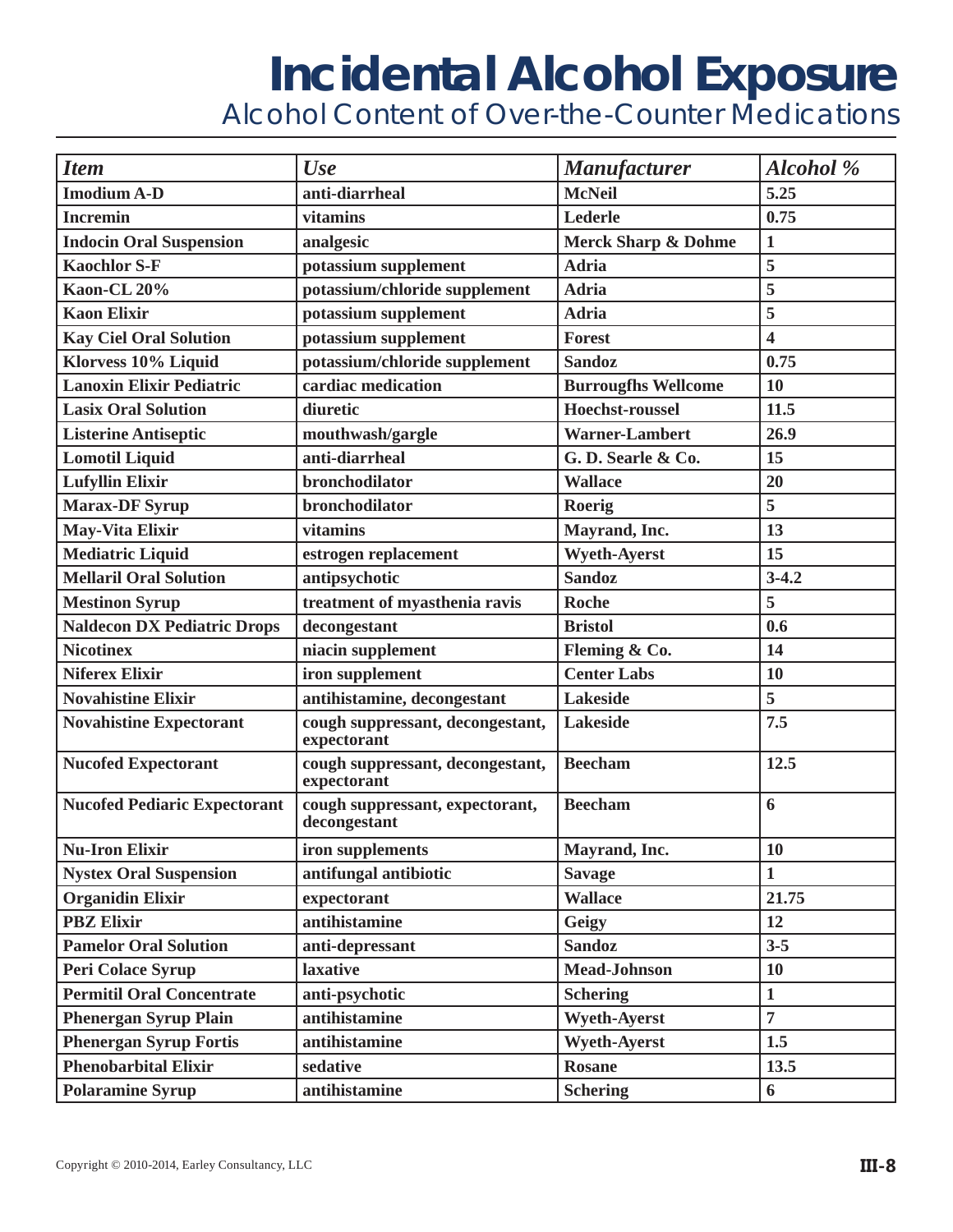*Alcohol Content of Over-the-Counter Medications*

| <b>Item</b>                                         | <b>Use</b>                                                   | <b>Manufacturer</b>             | Alcohol %      |
|-----------------------------------------------------|--------------------------------------------------------------|---------------------------------|----------------|
| <b>Poly-Histine Elixir</b>                          | cough suppressant                                            | <b>Bock</b>                     | 4              |
| <b>Prolixin Elixir</b>                              | anti-psychotic                                               | <b>Princeton</b>                | 14             |
| <b>Quelidrine Syrup</b>                             | cough suppressant                                            | <b>Abbott</b>                   | $\overline{2}$ |
| <b>Robitussin</b>                                   | expectorant                                                  | A. H. Robins                    | 3.5            |
| <b>Robitussin A-C</b>                               | cough suppressant, expectorant                               | A. H. Robins                    | 3.5            |
| <b>Robitussin CF</b>                                | cough suppressant, decongestant,<br>expectorant              | <b>A.H. Robins</b>              | 3.5            |
| <b>Robitussin DAC</b>                               | expectorant, decongestant, cough<br>suppressant              | A. H. Robins                    | 1.9            |
| <b>Robitussin Night Relief</b>                      | analgesic, cough suppressant,<br>decongestant                | A. H. Robbins                   | 25             |
| <b>Robitussin PE</b>                                | decongestant, expectorant                                    | A. H. Robbins                   | 1.4            |
| <b>Sandimmune</b>                                   | immunosuppressant                                            | <b>Sandoz</b>                   | 12.5           |
| <b>Scot-Tussin Sugar-Free</b><br><b>Expectorant</b> | expectorant                                                  | <b>Scott-Tussin</b>             | 3.5            |
| <b>Sominex Liquid</b>                               | sleep aid                                                    | <b>Beecham</b>                  | 10             |
| <b>Sudafed Cough Syrup</b>                          | decongestant                                                 | <b>Burroughs Wellcome</b>       | 2.4            |
| <b>Tacaryl Syrup</b>                                | antihistamine                                                | Westwood                        | 7.37           |
| <b>Tagamet Liquid</b>                               | ulcer medication                                             | <b>Smith Kline &amp; French</b> | 2.8            |
| <b>Tavist Syrup</b>                                 | antihistamine                                                | <b>Sandoz</b>                   | 5.5            |
| Theo-Organidin Elixir                               | bronchodilator, expectorant                                  | <b>Wallace</b>                  | 15             |
| <b>Triaminic Expectorant</b>                        | expectorant, decongestant                                    | <b>Sandoz</b>                   | 5.5            |
| Tussar-2                                            | cough suppressant                                            | <b>Rorer</b>                    | 5              |
| <b>Tussar SF</b>                                    | cough suppressant                                            | <b>Rorer</b>                    | 12             |
| <b>Tussend</b>                                      | cough suppressant                                            | <b>Lakeside</b>                 | 5              |
| <b>Tussend Expectorant</b>                          | cough suppressant, decongestant,<br>expectorant              | <b>Lakeside</b>                 | 12.5           |
| <b>Tylenol Adult Liquid Pain</b><br><b>Reliever</b> | analgesic                                                    | <b>McNeil</b>                   | $\overline{7}$ |
| <b>Tylenol Cold Medication</b><br>Liquid            | analgesic, decongestant, cough<br>suppressant, antihistamine | <b>McNeil</b>                   | $\overline{7}$ |
| <b>Tylenol with Codeine Elixir</b>                  | analgesic                                                    | <b>McNeil</b>                   | $\overline{7}$ |
| <b>Vicks Daycare Liquid</b>                         | decongestant, analgesic, expecto-<br>rant, cough suppressant | <b>Richardson-Vicks</b>         | 10             |
| <b>Vicks Formula 44</b>                             | cough suppressant, antihistamine                             | <b>Richardson-Vicks</b>         | 10             |
| <b>Vicks Formula 44D</b>                            | cough suppressant, decongestant                              | <b>Richardson-Vicks</b>         | 10             |
| <b>Vicks Formula 44M</b>                            | cough suppressant, decongestant,<br>analgesic                | <b>Richardson-Vicks</b>         | 20             |
| <b>Vicks Nyquil</b>                                 | decongestant, cough suppressant,<br>antihistamine, analgesic | <b>Richardson-Vicks</b>         | 25             |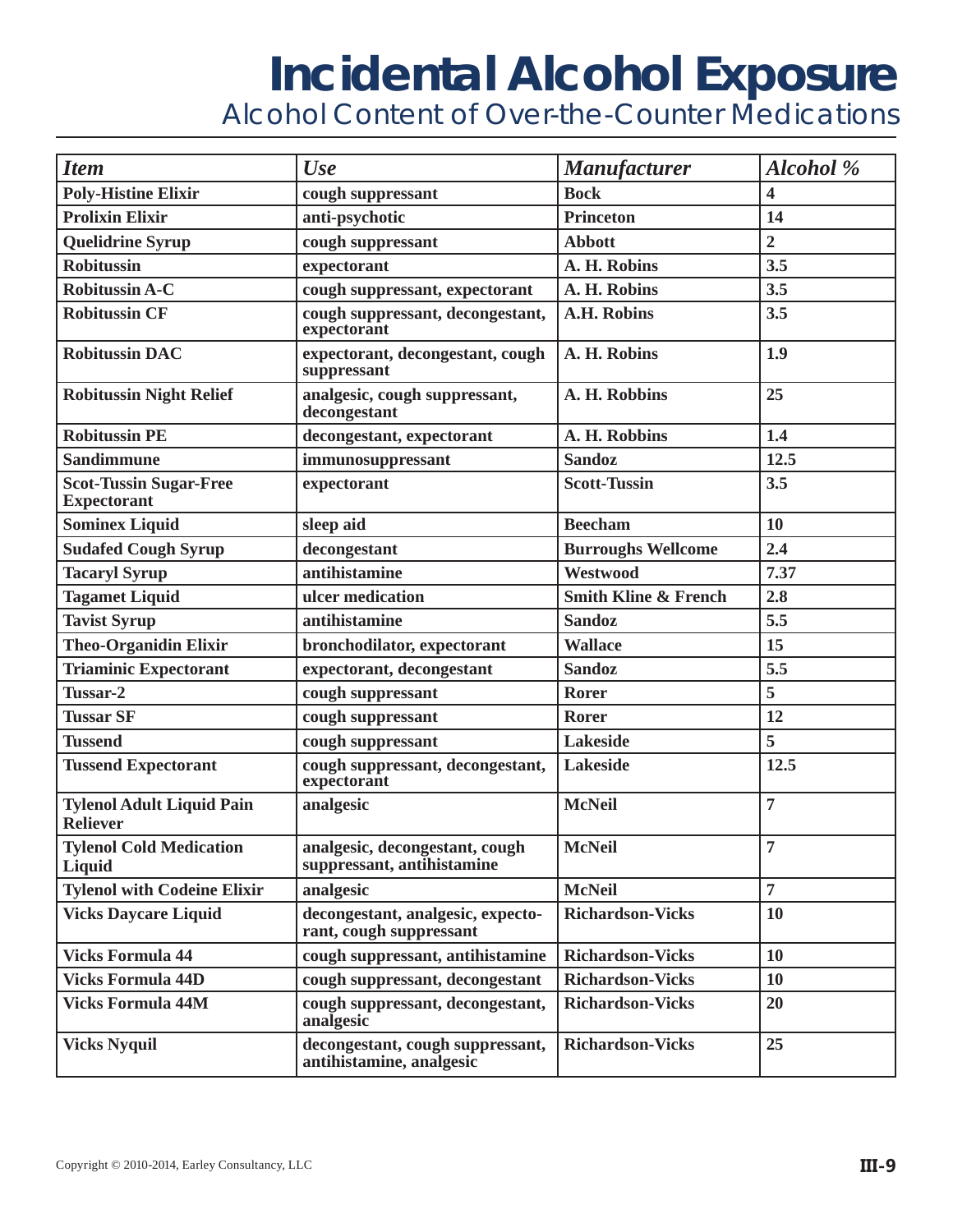### **Incidental Alcohol Exposure** *Alcohol Content of Over-the-Counter Medications*

**Please note: Some prescription nasal sprays used for allergic rhinitis and some other forms of nasal/sinus congestion contain alcohol. Alcohol-containing nasal sprays that should be avoided by recovering persons, especially those taking Antabuse, include Flonase and Nasonex nasal sprays. The majority of mouthwashes contain alcohol also. These should all be avoided.**

#### **5% Alcohol (10-Proof)**

**Diphenhydramine Elixir** Kay Ciel Liquid (potassium) **Benylin Cough Syrup Guiatuss AC Syrup (guaifenesin/codeine) Cheracol-D Cough Syrup (guaifenesin/dextromethorphan) Phenergan VC Syrup (promethazine/phenylephrine) Dihstine DH Elixir**<br>(chlorpheniramine/pseudoephedrine/codeine) **Dilaudid Cough Syrup (hydromorphone) Tylenol Extra Strength Liquid Dramamine Liquid (dimenhydrinate)** Tylenol with Codeine Elixir **Feosol (iron) Elixir Vicks 44 D** (dextromethorphan/pseudoephedrine) **Imodium A-D** (loperamide) **Vicks 44 E** (guaifenesin/dextromethorphan) **Kaon Liquid (potassium)**

**Tussend Syrup**<br>(guaifenesin/chlorpheniramine/pseudoephedrine/hydrocodone)

#### **10% Alcohol (20-Proof)**

**Geritol Tonic Liquid (multivitamin) Nu-Iron Elixir (iron)** 

**Hycotuss Expectorant Syrup Vicks Nyquil (hydrocodone/guaifenesin)** (doxylamine/pseud)

**Excedrin PM Liquid**<br>
(acetaminophen/diphenhydramine) (guaifenesin/pseudoephedrine/codeine)<br>
(guaifenesin/pseudoephedrine/codeine) **(acetaminophen/diphenhydramine) (guaifenesin/pseudoephedrine/codeine)**

(doxylamine/pseudoephedrine/dextromethorphan/acetaminophen)

**Niferex Elixir** (iron) **Vicks Formula 44M** (chlorpheniramine/pseudoephedrine/dextromethorphan/acetaminophen)

#### **15% Alcohol (30-Proof)**

**Gerivite Elixir (multivitamin)** 

#### **Cepacol Mouthwash Lomotil Liquid (diphenoxylate/atropine)**

#### **20% Alcohol (40-Proof)**

**Gevrabon Liquid (vitamins) Lufyllin Elixir (theophylline) Listerine Mouthwash (flavored)** Theophylline Elixir

#### **25% Alcohol (50-Proof)**

**Listerine Mouthwash (regular) N'ice Throat Spray**